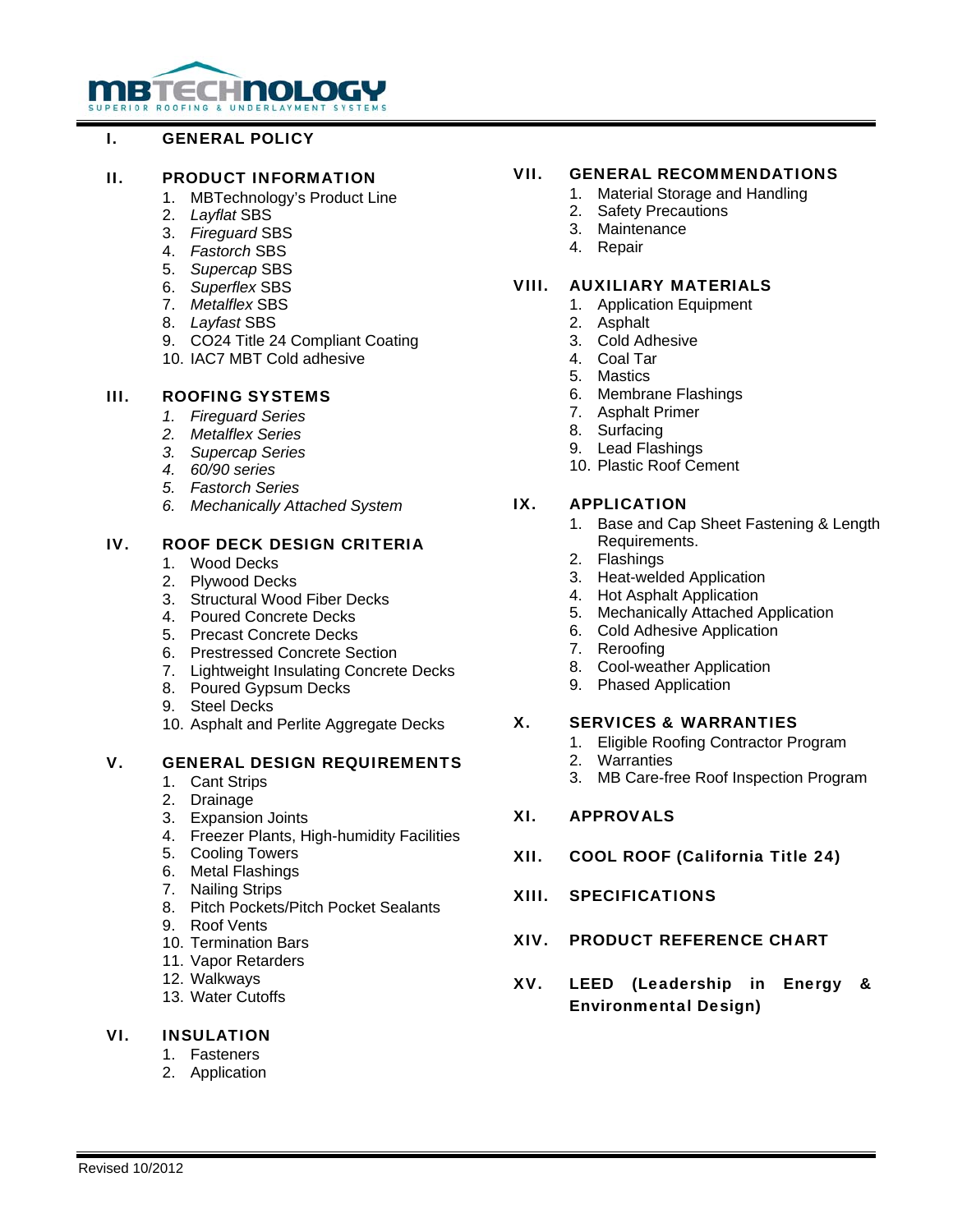

# I. GENERAL POLICY

The following recommendations are primarily based on our past experience in the field of asphalt modification. The purpose of this manual is to assist design professionals (architects, engineers, specification writers, building owners, and contractors) in addressing their roofing requirements. These specifications should not be construed as absolute. The proper selection and application of a roofing system is dependent on the roof design, climatic conditions, code requirements, building occupancy, and other factors specific to each individual project. Final responsibility for the design and suitability of any roofing system membrane lies with the design professional. Design professionals should be aware of all local building codes and regulations not presented in this guide.

MBTechnology assumes no responsibility for nonwarranted roofs using MBTechnology's products. Warranties will not be given on projects where MBTechnology has no control over material application or conditions under which such roofs are applied. MBTechnology assumes no liability with respect to variations from specifications outlined in this manual unless set forth in writing and signed by MBTechnology's president. By publishing the specifications and design criteria herein, MBTechnology should not be construed as having created any warranty either implied or expressed, except what is outlined in our published warranty/guarantee forms.

With our continuing effort to update and improve this specification manual, we reserve the right to change or modify its contents with or without prior notice.

# II. PRODUCT INFORMATION

#### SBS & Asphalt

Asphalt bitumen is the best-known waterproofing material; however, it is characteristically brittle in cold weather, fluid in hot weather, and has little resistance to fatigue. Elastomeric compounds such as styrenebutadiene-styrene (SBS) substantially improve these properties, giving asphalt enhanced performance. SBS rubber is flexible and has memory, allowing it to return to its original form. SBS forms a rubber matrix of butadiene when blended with asphalt. The styrene end blocks act as links holding the elastomeric matrix together. The SBS mix increases the flow properties and improves the low-temperature flexibility quality of asphalt

## **II.1 MBTechnology's Product Line**

MBTechnology's philosophy lies in producing products geared towards the needs of design professionals. This fundamental principle is reflected in our entire line of roofing products and systems. MBTechnology produces 7 families of roofing products. .

## **II.2** *Layflat SBS*

Layflat SBS is MBTechnology's line of SBS modified base/interply sheets. Layflat SBS is available in 3 weights, LF-25 @28 lb., LF-40@ 45 lb., and LF-60@ 70 lb. per square. Some of the interply products are available with high-tensile fiberglass scrim or polyester reinforcements (refer to specific product data sheets located on our website).

## **II.3** *Fireguard SBS*

Fireguard SBS cap membranes are manufactured with a specially formulated fire resistant agent. The membrane, when use in an approved system, has a UL Class A/B fire rating over combustible/non-combustible decks, without the need for gravel, emulsion, or rock. The weight of the installed system can be as low as 150 lb. per 100 square feet compared to over 500 lb. per square foot for a Class A-rated BUR system requiring gravel. Fireguard SBS membranes can be applied in hot asphalt, cold adhesive, or heat-welded applications. Fireguard SBS membranes are available with various reinforcements, including puncture-resistant polyester, high-tensile fiberglass scrim, fiberglass, or a dual reinforcement of polyester and glass mat.

#### **II.4** *Fastorch SBS*

The Fastorch SBS membrane is an elastomeric, granulated- or smooth-surface membrane specifically designed for torch applications. The mineral surface is available in several granule colors. Fastorch SBS membranes are available with various reinforcements, including puncture-resistant polyester, high-tensile fiberglass scrim, fiberglass mat, or a dual reinforcement of polyester and glass mat. The combination of the elastomeric SBS-modified asphalt and the puncture resistance of the polyester mat creates a roofing membrane far superior to any existing single-ply or APP membrane.

#### **II.5** *Supercap SBS*

Supercap SBS cap sheets are economical, SBSmodified cap sheets Supercap used in combination with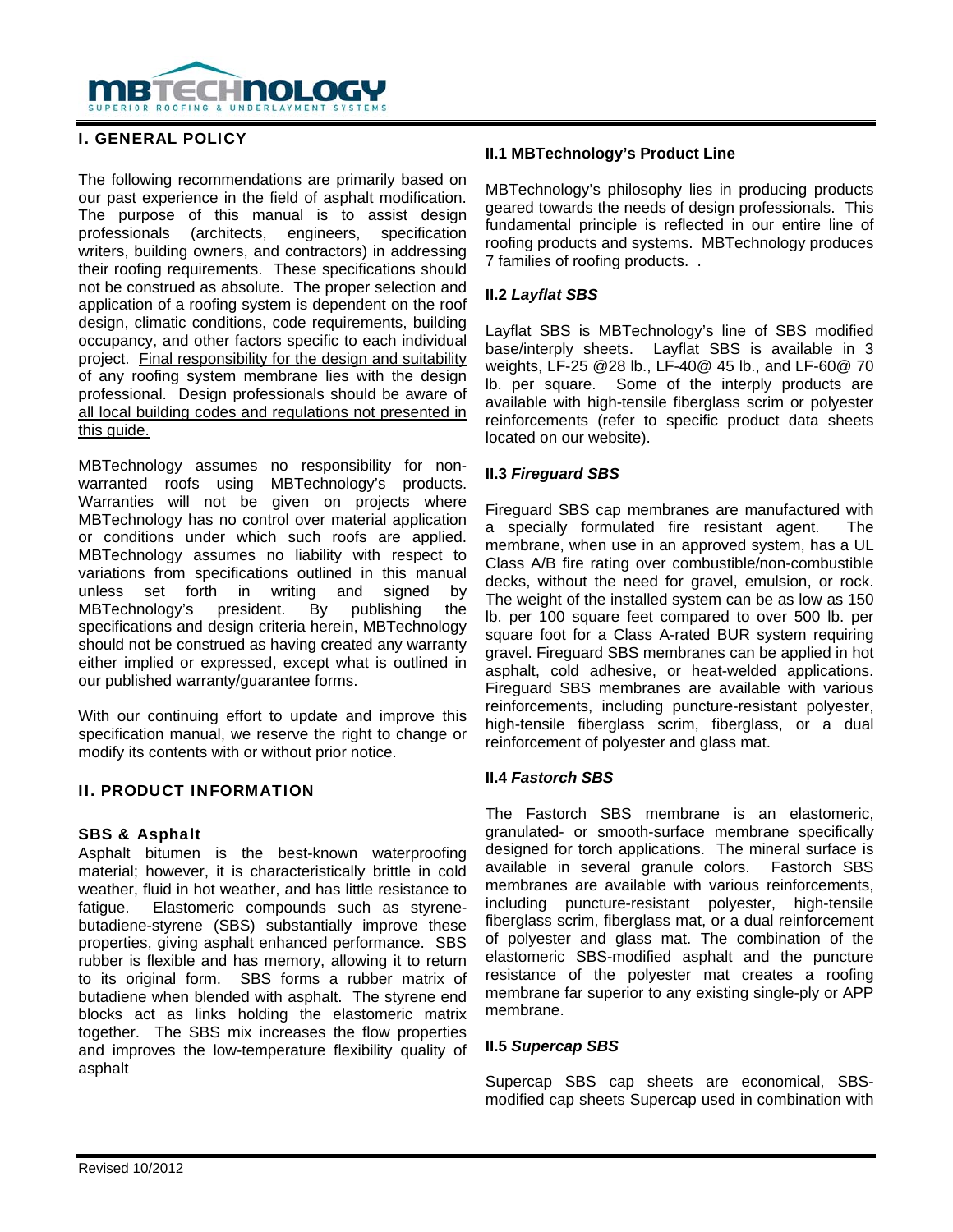

2 or more layers of Layflat or Layfast SBS membranes. The cap sheet is a premium alternative to conventional, non-modified BUR cap layers and when used in an approved system is Class A fire-rated over combustible decks with no need for gravel, rock, or emulsion. The warranty for Supercap SBS cap sheets is limited to 10 years.

Supercap SBS SC85GWH cap sheets are available in 15 different colors ideal for color blending with shingles and offer a superior alternative to traditional 90# mineral-surfaced roll roofing.

## *II.6 Superflex SBS*

Superflex SBS is a highly elastic, polyester-reinforced membrane. The flexibility of the product makes it ideal for flashing and single-ply applications. Superflex membranes can be applied over one layer of Layflat SBS/Layfast SBS base and qualify for a 10-year warranty. Since only one application of asphalt/adhesive is needed, there is tremendous savings in labor and asphalt/adhesive costs. Superflex membranes are available in smooth and granulated surfacing.

Various reinforcement options are available, including polyester and dual-reinforced (polyester and glass) membranes. Superflex SBS offers versatility of application with hot asphalt or cold adhesive.

#### **II.7** *Metalflex SBS*

Metalflex SBS membranes are manufactured with an embossed foil surface and reinforced with a high-tensile, woven fiberglass mat. Metalflex SBS membranes are available with standard aluminum-colored, aluminum and copper foil surfacing. The aluminum top surface offers unparalleled reflectivity and weather ability. It is Class A fire-rated over combustible deck (systems) with no slope restrictions. Metalflex SBS membranes are applied via heat welding or hot asphalt application, with heat welding being the preferred application method.

To address the on-going demand for energy-efficient roofing systems, MBTechnology has made available a Metalflex SBS membrane featuring a white, reflective aluminum surface.

The unique foil-faced surface absorbs much less heat that does a conventional roofing system, thus resulting in reduction of the building's energy consumption. In most cases, this allows the building owner to use a smaller air conditioning unit.

Metalflex SBS Cool White 24 has reflectivity characteristics that exceed the initial requirements set forth by the United States Environmental Protection Agency Energy Star standard and by the Energy Efficiency Standards for Residential and Nonresidential Buildings Title 24 of the California Code of Regulations.

## **II.8** *Layfast SBS* **(Steep Slope Underlayment)**

Layfast SBS is a superior, elastomeric-modified, asphalt underlayment for tile, shingle, and metal roofs.

Layfast SBS is available in three weights: TU-35-35 lb., TU-43-43 lb., and TU-70-70 lb. /square foot. It can be used in lieu of 30 lb. and 40 lb. felt as an underlayment under shingle, tile, and metal roofs. *Layfast* is mechanically fastened, thus allowing the system to breathe. *Layfast* SBS is ICC-approved and complies with ASTM D226 standards.

## **II.9 CO24 Coating**

CO24 Elastomeric High Performance Coating is a premium, highly flexible, white acrylic latex roof coating, to be used in conjunction with MBTs or other SBS/BUR cap membranes that are required to achieve compliance with CA-Title 24 or that offer increased reflectivity.

CO24 BASE and CO24 TOP Coating may be applied with sprayer, brush, or roller at an average of 1.5 gal. per 100 square feet for base and top.

It is available in a 5-gallon pail and a 55-gallon drum.

#### **II.10 Cold Adhesive**

MB Adhesive is an asbestos-free, specially formulated cold process adhesive that contains a special blend of enhancing modifiers to meet California VOC requirements.

MB Adhesive is available in a 5-gallon pail and a 55 gallon drum.

MB Adhesive is used with MBTechnology cold process systems. It can be applied with a brush, roller, squeegee, or sprayer.

#### III. ROOFING SYSTEMS

MBTechnology has assembled a series of 5 separate roof systems based on the needs of contractors, specifiers, and architects and on our own experience in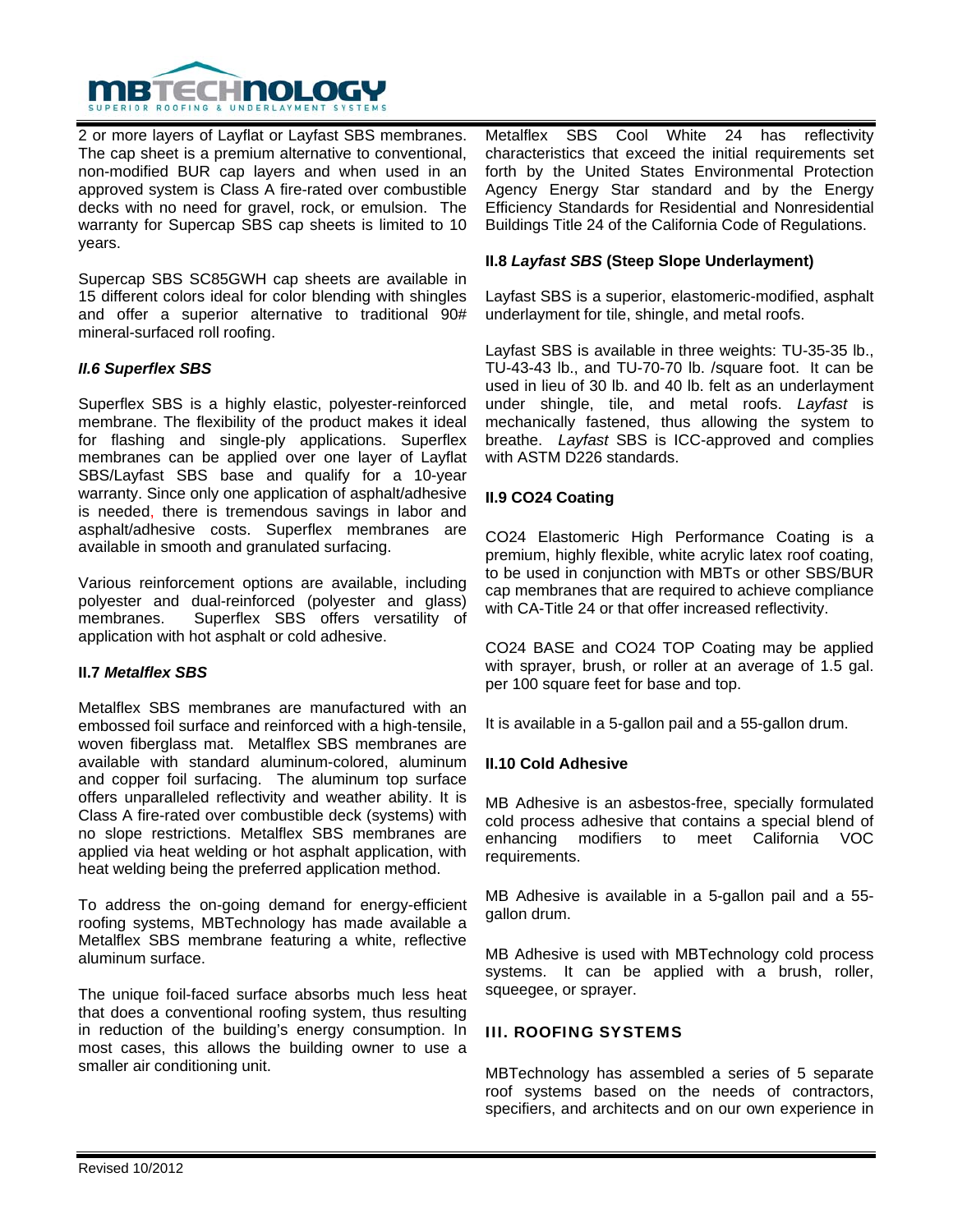

modified bitumen roofing. All the roofing systems presented below are available in a variety of colors **except for the Metalflex system.**

## **III.I** *Fireguard* **Series**

Fireguard SBS roofing systems are lightweight, multi-ply roofing systems with exceptional elasticity, punctureresistance, and low-temperature flexibility. The components are made of a high-grade, SBS-modified bitumen blend. The top layer (cap sheet FG (FT) 160CWH) has two reinforcements consisting of a fiberglass and polyester mat and is also available with a single polyester mat.

The polyester reinforcement offers superior puncture and tear resistance, enabling the membrane to withstand roof movement and traffic. The fiberglass mat at the bottom of the membrane stabilizes the membrane during application.

Fireguard SBS cap sheet is manufactured with fine ceramic granules. This system doesn't require the application of gravel, resulting in a light installed weight of approximately 200–240 pounds/100 square feet. Granulated-surface membranes are easier to inspect and repair.

Fireguard SBS membranes are manufactured with fireretardant chemicals. Assemblies for UL Class A/B fire rating over combustible and noncombustible deck are available. These systems are also listed with Factory Mutual (FM) to meet I-90 wind uplift and meet ASTM D 6162, 6163, and 6164 standards for SBS-modified bitumen membranes.

Fireguard SBS systems are applied in 2 to 3-ply applications ranging in thickness from 220 mils to 300 mils. The redundancy of multiple layers reduces the chance of workmanship error and increases the ability of the roofing system to withstand rooftop traffic. Fireguard SBS systems consist of a 3-ply base and cap membrane (over wood and lightweight concrete), and a 2-ply base and cap (over insulated substrate). The system weighs 200–240 lb. /100 square feet, depending on the warranty length.

#### **APPLICATION**

Fireguard SBS roofing systems offer the flexibility of three different application methods to meet most job conditions.

**Heat welding:** Heat-welded application is used for areas where it is impractical to use hot asphalt (i.e., hospitals, schools, high-rises). The heat-welded systems offer the owner a 100% SBS system since the adhesive is built in. The heat-welding process minimizes fumes and odors during installation and can be applied in a wider range of climatic conditions.

**Cold Adhesive**: Minimizes odors during the project.

**Hot Asphalt:** Traditional method for installing modified bitumen membranes.

#### **III.2 Metalflex Series**

## **The Metal-clad System**

Metalflex SBS membranes are manufactured with embossed aluminum or copper foil surfacing. Metalflex SBS utilizes the waterproofing characteristics of SBSmodified asphalt and the protective, reflective qualities of aluminum. The aluminum surface offers enhanced reflectivity (Initial 89% ASTM C-1549) and also qualifies the approved assemblies for a Class A fire rating with no slope restriction. Select systems are listed with FM meeting 1-90 wind uplift and meet ASTM D6298 standards for SBS-modified bitumen membranes with foil surfacing.

Whether its energy-efficient aluminum or white surfacing with factory-applied paint finish is chosen, the Metalflex SBS foil-faced surface lends a dramatic, aesthetically pleasing look to any project.

#### **Surfacing**

Metalflex SBS is available in three grades: copper, plain aluminum and colored aluminum foil (white and beige). Custom colors available on request—contact us for minimum run and lead-time.

# **Application**

Metalflex SBS systems are applied via heat welding and hot asphalt, with heat welding being the preferred application method.

#### **III.3** *Supercap Series*

The Supercap series is a superior alternative to conventional BUR systems. MBTechnology's Supercap system can achieve a Class A fire rating without the need for additional coatings. This system can be applied with cold adhesives or hot asphalt. The cap membrane has less SBS content than our fully modified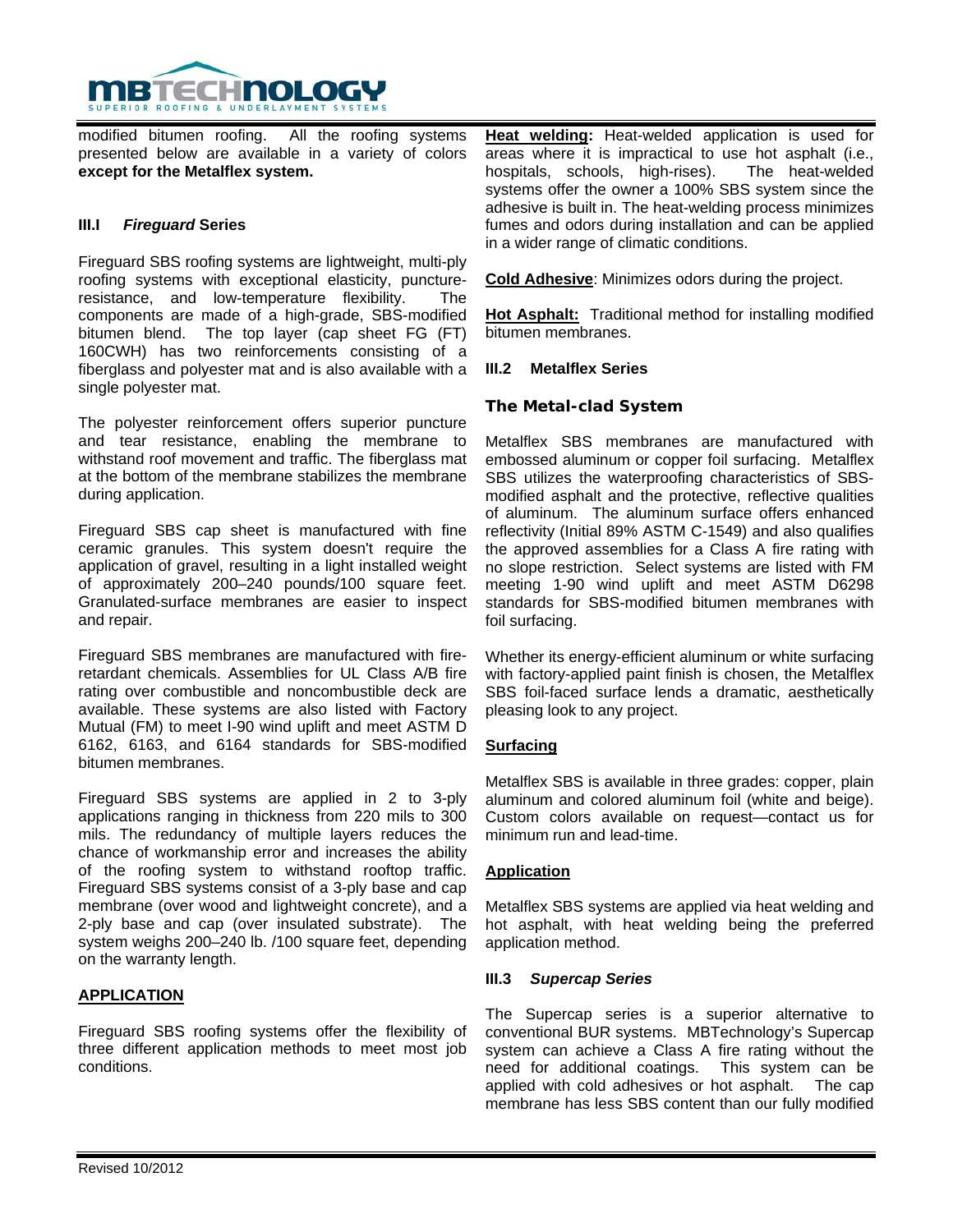

system and offers the owners an SBS-modified system with minimal cost differential over a traditional 4-ply BUR. The warranty for the Supercap system is limited to 10 years.

# **III.4** *60/90 Series*

The 60/90 series incorporates Layflat LF-60 and the Fireguard FG90GWH to achieve the industry standard of a 2 or 3-ply, SBS-modified roofing system. The 60/90 series is Class A /B rated over combustible decks. It combines the elasticity, weather ability, and thermal shock resistance of SBS-modified asphalt in a 2 to 3-ply configuration. The special fire rating achieved by the 60/90 series makes the use of gravel or rock obsolete. The result is a system weighing about 200 lb. per square foot as opposed to a BUR roof weighing over 600 lb. per square foot. The 60/90 system is very versatile since the reinforcements in the interply and the cap sheet can be varied by the specifier to match project requirements. The base membrane can be hightensile scrim, polyester, or standard fiberglass mat. The Fireguard series offers the contractor and the architect the flexibility of 2 application methods: hot asphalt or cold adhesive.

For projects in seismic areas or susceptible to deck movement, we recommend the use of Fireguard series membrane, which has a polyester mat for enhanced elongation and tear resistance.

#### **III.5 Fastorch Series**

The Fastorch SBS roofing system is ideal for projects where it is impractical to use hot asphalt or cold adhesive. It's the best way to apply SBS-modified bitumen systems since it offers a 100% SBS-modified asphalt without need for any adhesive or asphalt. It's available with various reinforcements that include dual reinforcement of both polyester and fiberglass mat or single reinforcement of either polyester or fiberglass. The Fastorch series is perfect for cool-weather applications since all components can be installed in temperatures down to 45° F. MBTechnology recommends torching as the preferred application method in cooler weather.

#### **III.6 MA Mechanically Attached**

MBTechnology's MA (Mechanically Attached System) offers contractors and building owners a cost-effective system whereby the first layer (Fastorch SBS

FT120PSA) is loose-laid and mechanically fastened to the insulation (in accordance with FM approval). All side and end laps are then heat-welded. The cap layer is a polyester-reinforced membrane (Fireguard SBS FG(FT)160PWH) that is fully adhered to the base layer via heat welding or cold adhesive. The end result is a cost-effective system that eliminates the use of protection board and can be eligible for a 10-15-20-year warranty.

# IV. ROOF DECK DESIGN CRITERIA

Proper deck design is a major consideration in assuring a long-lasting roofing system. Correct structural design of the roof is the sole responsibility of the architect, designer, and design professional. Acceptance of the deck for roofing, including considerations of deck structure, substrate condition, use of vapor retarders, and moisture content of deck insulation, expansion joints, and area dividers is the responsibility of the professional designer.

Roof decks shall provide positive drainage to prevent ponding water. A minimum slope of ¼" per foot is recommended by Asphalt Roofing Manufacturers Association (ARMA) and Uniform Building Code (UBC), section 3207.A. Drains and outlets should be installed to remove water completely from the roof surface. All roofing systems are adversely affected by inadequate drainage, resulting in ponding. Industry standards require water to evaporate within 48 hours after precipitation has occurred. MBTechnology does not warrant areas of roof that have ponding water or inadequate drainage.

Roof decks must be constructed according to the manufacturer's specifications and should comply with all state and local building codes. Roofing decks must provide sufficient strength to sustain anticipated live and dead loads during and after construction without excessive deflections detrimental to the roofing system. Recommendations provided in the specifications manual are minimal. The designer must refer to the deck manufacturer's technical manuals, making certain that the planned design meets all drainage and strength requirements. **MBTechnology's acceptance of a roof deck solely refers to the condition of the surface of the roof deck.** The roofing system warranty could be voided by problems created from improper deck design or incorrect construction.

All decks must be firm, solid, and free of sharp edges or depressions, free of moisture or effects of freezing, free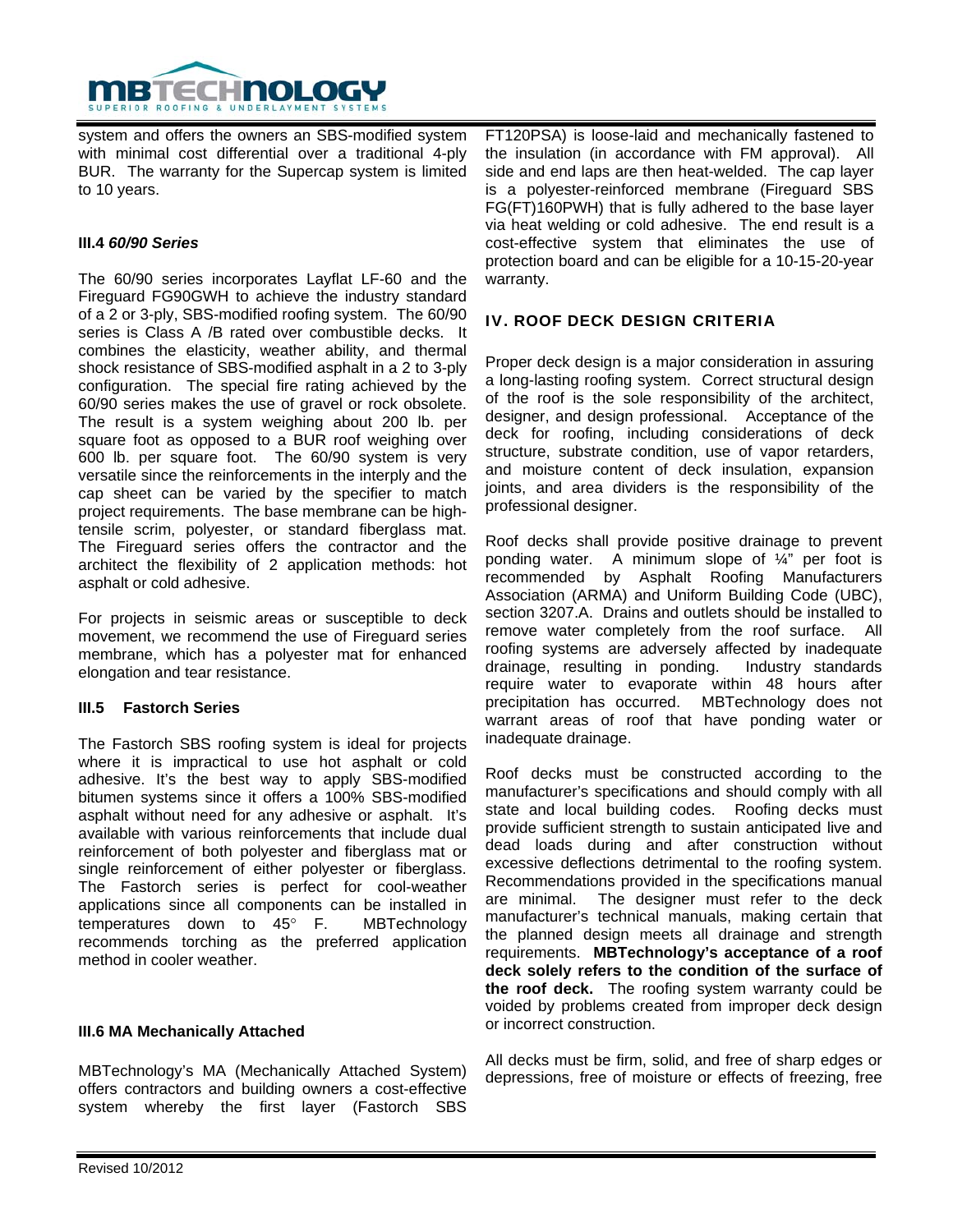

of dust or debris, and capable of supporting anticipated deck loads.

NOTE: For deck types not listed, contact MBTechnology's manager of technical services.

# **IV.1 Wood Decks**

Wood decks must be a minimum of 1" nominal thickness and constructed of dry, tongue-and-groove lumber. Boards should have a bearing on rafters at each end and be securely nailed in place. Knot holes with a diameter of 1/2" and cracks larger than 1/4" must be repaired or, if feasible, covered with an inverted cap sheet, rolled metal, heavy membrane and nailed in place. Wood decks must be securely fastened and must be totally cured before the application of any waterproofing membranes. Wood plank lumber and plywood panels should be protected from the weather both on the job site and after installation.

## **IV.2 Plywood & OSB decks**

Plywood must be American Plywood Association (APA) approved and must meet U.S. Product Standards 1 (PS-1) requirements. All plywood panels must be clearly identified with APA grade trademarks. All plywood must be a minimum ½"(15/32") thick, exterior grade, with all sides securely nailed to joists or cross blockings, a maximum of 2" apart. All joints must be blocked. Nonveneer panels like particleboards are not acceptable surfaces for application of any waterproofing membranes.

#### **IV.3 Structural Wood Fiber Decks**

Structural wood fiber decks are not an approved deck for any of MBTechnology's roofing membrane systems. No MBTechnology warranties will be issued on these decks.

#### **IV.4 Poured Concrete Decks**

Concrete curing guidelines must be strictly followed. Concrete must be fully cured, smooth, and level. All protuberances and sharp ridges must be leveled prior to the application of any roofing membranes. Wet or frozen concrete decks are not suitable surfaces for roofing application. Concrete decks must be tested for proper adhesion of asphalt and primer prior to start of the job.

all Here are 2 simple tests to see if the deck will accept the asphalt. The architect or structural engineer will need to determine the best test.

#### **Tests for moisture in concrete:**

#### • **Plastic sheeting test:**

- 1. Cut clear plastic sheeting into a 24" by 24" square.
- 2. Make sure that the concrete where you intend to place the plastic is free of standing water.
- 3. Tape the plastic firmly to the concrete with duct or masking tape. All sides must be secured.
- 4. Wait 48 hours.
- 5. Check the plastic to see if any moisture has beaded up on the inside of the plastic.

 • **Asphalt Pour Test (traditional roofing method):** A pint of hot asphalt is poured onto the deck at the specified temperature to determine if a bond is formed between the asphalt and the concrete deck. If the asphalt begins to froth or the cooled asphalt can easily be peeled from the deck, it is not, at the time of testing, suitable for asphalt application.

There are tests, including the calcium chloride test and the impedance test, which vary in their thoroughness.

The deck surface must be primed with an asphalt primer at the nominal rate of 1 gallon per square and allowed to dry before installation of roofing membrane.

**Direct application to poured concrete is only allowed if concrete is over 2 years old and dry. (In such cases, spot mop or spot weld the first layer. Do not solid mop or fully torch directly to primed concrete.)** 

#### **IV.5 Precast Concrete Decks**

Precast concrete sections must be installed in accordance with the manufacturer's installation guidelines. Sections must be securely fastened to the structural frame to prevent lateral or transverse movements. All joints must be properly aligned and grouted. The surface must be even and smooth before an application of primer. Deformed slabs must be addressed by the following: removal, leveled with masonry fill, or a leveling course of insulation to eliminate potential ponding water areas. Spaces between slabs shall not exceed 1/8". It is recommended that joints be taped to avoid bitumen flow between slabs.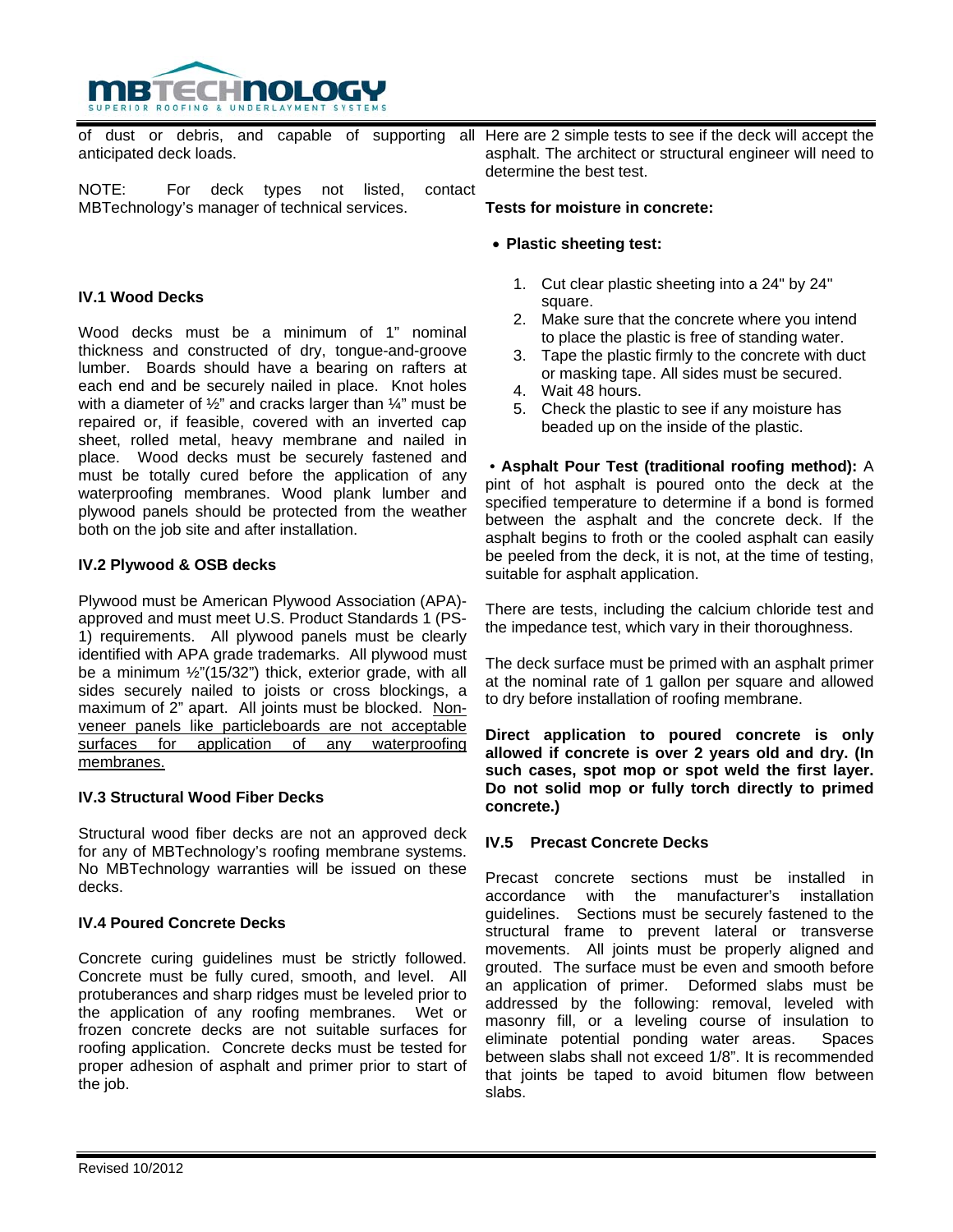

The deck surface must be primed with asphalt primer (ASTM D-41) at the nominal rate of 1 gallon per square and allowed to dry before installation of the roofing membrane. The deck must be covered with appropriate roof insulation before application of the roofing membrane.

## **IV.6 Prestressed Concrete Decks**

Roofing membrane shall not be applied directly to these decks. A leveling course shall be installed prior to application of roofing membrane. It is recommended that a minimum of 2" of lightweight concrete be installed over the prestressed concrete sections per manufacturers' recommendations. It is imperative that the fill surface be smooth and fully cured. The roof system should be properly vented to remove excess moisture. The proper spacing of the roof vents is the sole responsibility of the designer or the architect.

#### **IV.7 Lightweight Insulating Concrete Decks (Perlite, Vermiculite)**

All lightweight insulating concrete decks must be installed by a contractor approved by the deck manufacturer. Lightweight concrete decks must be fully cured and dry prior to application of any waterproofing membranes. Provisions should be provided for venting both the underside and topside of such decks. Deck design must allow for roof vents spaced a minimum of 30 ft. o.c. The high moisture content of lightweight concrete could be detrimental to any applied roofing system. MBTechnology is not responsible for inadequate venting design of such roofs. MBTechnology recommends that architects and specifiers obtain a performance guarantee from the lightweight manufacturer for the duration of the system warranty.

Lightweight concrete must be a minimum of 2" fill with maximum 1"/ft slope. Perlite or similar type decks must be of a density greater than 1:6 with compressive strength greater than 130 psi and fastener pull out of no less than 40 lb. per square foot. Uncured and wet decks will create blistering and system deterioration. Installing any roofing system prior to receipt of a written approval from the deck manufacturer will void our warranty. Prior to application of the roofing system, a layer of Layflat SBS base sheet must be mechanically fastened to the roof deck. Fasteners are listed in the fastener section.

# **IV.8 Poured Gypsum Decks**

Poured gypsum decks can contain a high percentage of moisture. It is imperative that proper venting be provided to avoid moisture buildup under the roofing system. Gypsum decks must be at least 2" in thickness and poured over a vented deck system. Provisions must be made for venting, expansion, and contraction of such decks. Proper design of roof vents and expansion joints are the sole responsibility of the architect and designer.

Prior to installation of the roofing materials, precautions must be taken to insure that the deck is smooth, free from projections and ridges, dry, and frost-free. All depressions must be filled with materials approved by the deck manufacturer. Prior to application of the roofing system, a layer of Layflat SBS base sheet must be mechanically fastened to the roof deck. Fasteners are listed in the fasteners section. Fastener pull-out resistance shall be a minimum of 40 lb.

#### **IV.9 Steel Decks**

Steel deck construction must meet UL, FM Class 1 and Steel Deck Institute structural guidelines. The deck must be constructed of minimum 22-gauge steel, galvanized, welded or mechanically fastened to form a rigid unit. For additional deck and insulation requirements professional designers should consult FM's Loss Prevention Data Sheet 1-28. Insulation is required; it must be installed per manufacturer's specifications and span all rib openings.

#### **IV.10 Asphalt and Aggregate Decks**

Asphalt and aggregate roofs are not acceptable substrates. The deck must be completely isolated before the installation of a new roofing system.

For an MBT roofing system to be installed:

- 1. Remove all aggregate to the membrane layer
- 2. Install recover board (such as primed Dens-deck)
- 3. Have deck inspected by MBTechnology before installation of membrane

Written approval from MBTechnology's manager of technical services is required for all warranted systems prior to start of any job over these decks.

# V. GENERAL DESIGN REQUIREMENTS

Special consideration must be given by the designer to the following items:

**V.1 Cant Strips**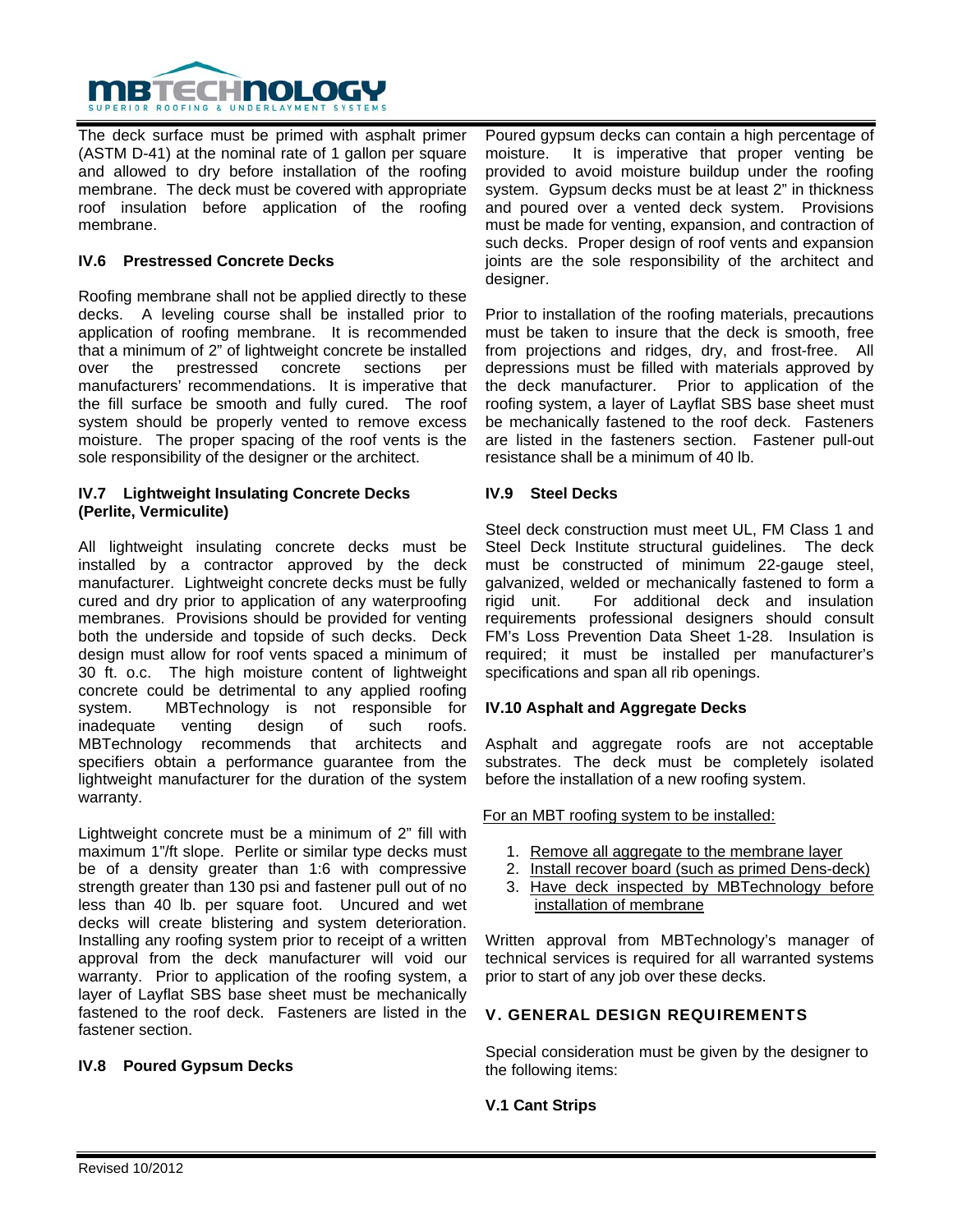

Cant strips are required at all points of intersection for the roof deck (or insulation surface) and the parapet wall. Cant strips must be approximately 4" in vertical and horizontal dimension with a roof incline of not more than 45 degrees. Wherever feasible, install cants on insulation or insulation stops by nailing cant strips to the deck and the adjoining parapet walls. If nailing is not possible, cant strips can be secured in mastic or hot asphalt. Perlite cant strips are recommended in all hot asphalt or cold adhesive and torch-applied system applications. Masonry cants shall be so constructed as to provide a vertical offset equal to the thickness of the roof insulation. Metal cants are not acceptable.

# **V. 2 Drainage**

Adequate roof drainage allowing complete water run-off is critical. Decks must be free from ponding within 48 hours after precipitation has occurred. Regular inspections and efforts to keep drains free from debris or ice is an essential element of owner maintenance. Areas of inadequate drainage are excluded from warranty coverage.

## **V.3 Expansion Joints**

Expansion joint design as to the location and number of joints remains the responsibility of the architect and the designer. Field experience has shown, however, that expansion joints should be provided in the following conditions to protect the roofing membrane from expansion/contraction of the substructure:

- a) When the roof deck changes direction such as in "L", "T" or "U" wing designs.
- b) Whenever additions are made to existing buildings.
- c) Where decking, or steel framing change direction.
- d) When two adjoining decks are constructed of dissimilar structural materials.
- e) At every 200 feet of continuous deck span.
- f) Wherever designer deems necessary.

*NOTE: Designers should also bear in mind that extreme climatic conditions will cause excessive structural movements. Such conditions may warrant the need for additional expansion joints.* 

#### **V.4 Freezer Plants, High-humidity Facilities**

Cold-storage facilities require complete separation of the "freezer section" and the roof deck. High-humidity interiors such as swimming pools, laundries, breweries, and shower facilities also require complete separation of the high-humidity interior and the roof deck. In all

cases, adequate ventilation between the two sections must be provided. MBTechnology assumes no responsibility for membranes directly applied to roofs on such facilities.

Roofing projects over such facilities will be reviewed by MBTechnology's manager of technical services on a case-by-case basis. Approvals or exceptions will be considered only after receipt of a written notice from the designer indicating the design suitability and the readiness of the deck to receive roofing material. Written approvals are required before the start of any project.

# **V.5 Cooling Towers**

Circulating water in cooling towers is usually chemically treated to stop excess residue buildups. MBTechnology does not warranty roof damage resulting from such chemical attacks.

## **V.6 Metal Flashings (Consolidate Flashing Section V6-V10)**

Metal flashings and counter flashings, as recommended by NRCA and SMACNA, while not part of the membrane roofing system, should be installed to provide proper membrane protection where appropriate, such as at the top of parapets and along vertical walls where added support is required (Section V.10 Termination Bar). All metal flashings must be a minimum 24-gauge galvanized or stainless steel, 16 oz. copper or 3 lb. lead, and firmly secured to the deck.

# **V.7 Nailing Strips**

Pressure-treated wood nailing strips 4" in width must be provided on non-nailable decks with slopes exceeding 1" per foot. Strips shall be set flush to the surface and parallel to the slope throughout the span of the deck. Strips are to be installed at all perimeter and roof penetration areas. If insulation is specified, strips must be the same thickness as the insulation. Spacing of nailers must be in accordance with the insulation manufacturer's recommendation. On slopes over 2" per foot, strips have to be installed flush with the insulation and at right angles to the slope.

#### **V.8 Pitch Pockets/Pitch Pocket Sealants**

Pitch pans are not recommended and are not to be used on MBTechnology warranted projects if other alternatives are available. However, in cases where the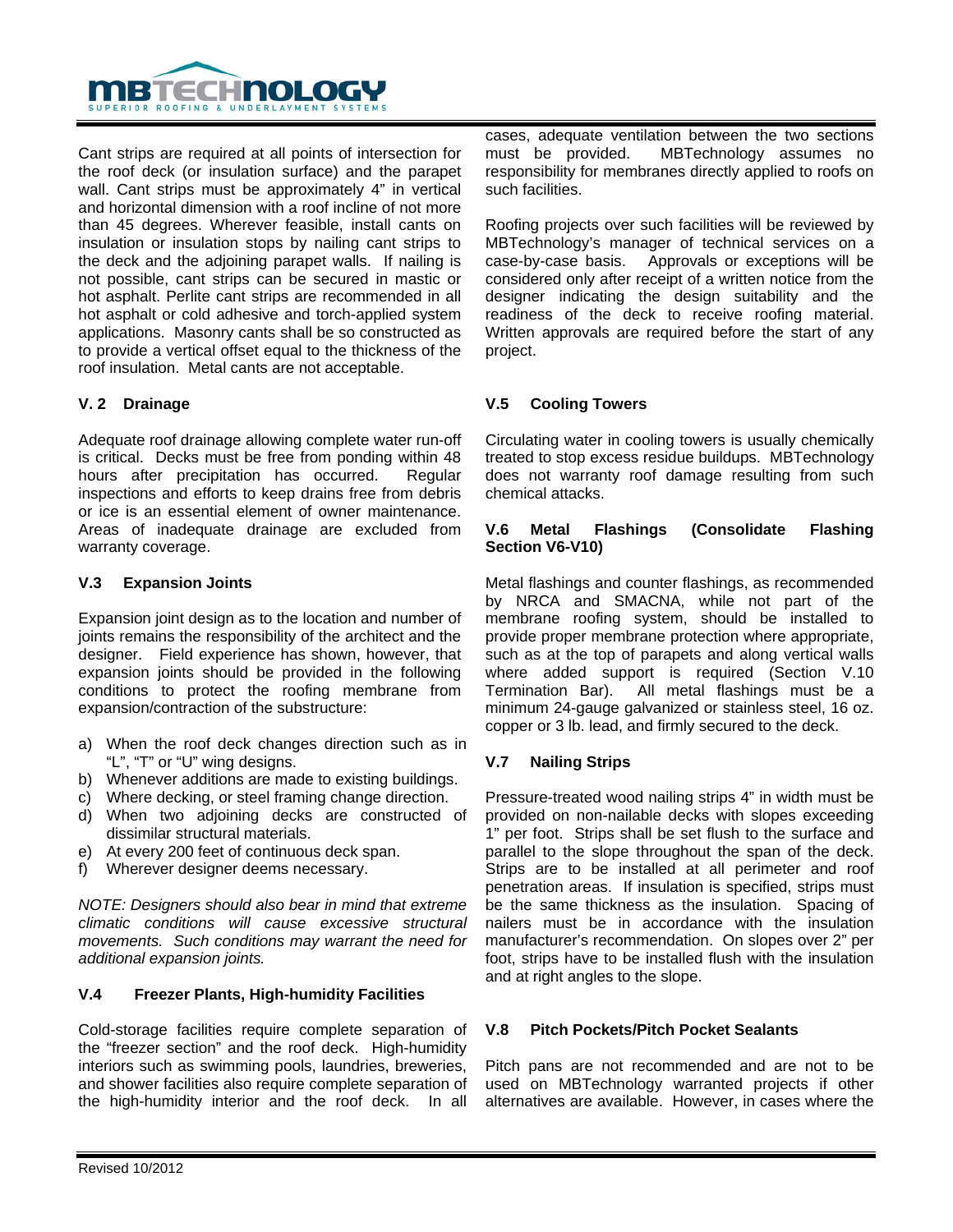

use of a pitch pan is unavoidable, a small pitch pocket filled with elastomeric pitch pan filler and self-leveling non-shrink sealants is acceptable in lieu of the membrane flashing. A metal crown must be installed over the pitch pan and secured to the pipe with an adjustable metal strap. A continuous bead of urethane caulking will be applied to the upper edge of the clamp. Pitch pans are considered maintenance items and must be maintained by the owner. All pitch pan construction shall be in full compliance with NRCA and SMACNA approved application standards. Please refer to "Section XIII. FLASHING DETAILS."

# **V.9 Roof Vents**

Roof vents are not recommended as a means for drying out wet insulation (ASTM Publication Code No. 04- 789000-10). NRCA venting recommendations indicate limited use only with concrete fill decks where vapors or gases can cause substrate pressure on the membrane.

## **V.10 Termination Bars**

Metal termination devices are highly recommended on vertical walls and in areas where the membrane cannot be secured on top of a horizontal surface. Caulking the top edge of the termination bar assembly is acceptable. All membranes must be totally sealed at the top of the termination bar.

#### **V.11 Vapor Retarders**

The use of vapor barriers or vapor retarders is based upon indoor and outdoor temperatures, building usage, occupancy, and relative humidity. Vapor retarders are not part of the roofing system. The need for a vapor barrier to eliminate condensation in the roofing system requires special study by a professional designer and remains the responsibility of the engineer, architect, and design professional.

Heated buildings in regions where outside winter temperatures average below 45° F and internal relative humidity exceeds 45 percent usually have vapor retarders incorporated into their designs.

#### **V.12 Walkways**

Protective walk pads are required for roof areas where equipment maintenance is necessary and areas where pedestrian traffic is expected. MBTechnology approves

the use of any of our polyester-reinforced membranes as walk pads.

#### **V.13 Water Cutoffs**

Temporary water cutoffs are required during breaks in application of the roofing membranes. All exposed edges must be covered to keep moisture from invading the system. Water cutoffs are temporary and therefore must be removed prior to resumption of work. Warranty coverage will be voided if the roofing material becomes wet during application; all affected material is removed and replaced. Water cutoffs consisting of one layer of glazed Layflat SBS LF-25 or 2 plies of felt are acceptable.

# VI. INSULATION

This section outlines certain guidelines in the application and usage of insulation materials in connection with MBTechnology's roofing systems. Insulation manufacturers' technical manuals contain detailed specification on fastening, joint staggering, taping, mitering, multi-layer application, mopping, torching, etc. Insulation manufacturers' installation procedures must be followed. MBTechnology is not responsible for damage to the roofing system caused by faulty fastening procedures. Design specifications must include R-value, thickness, number and spacing of nailing strips, number of layers, and method of attachment to the substrate. MBTechnology highly recommends double-layer installation of insulation in systems so that the first layer of insulation is mechanically fastened to the deck and subsequent layers are adhered via adhesives.

Our roofing systems are compatible with the following insulation boards when insulation is applied in strict accordance with the insulation manufacturer's and FM guidelines. MBTechnology is not responsible for riding, blow-off problems, or system failures caused by insulation that is damaged, incorrectly installed, or improperly fastened. Insulation must be kept completely dry prior to and during application of a roofing system (Section V.9 Roof Vents). Water cutoffs are essential at exposed edges of insulation at the close of each workday (Section V.13 Water Cutoffs). For insulation types not listed below, please contact MBTechnology's manager of technical services.

Fiberglass-ASTM C-726 Federal Specification HH-I-526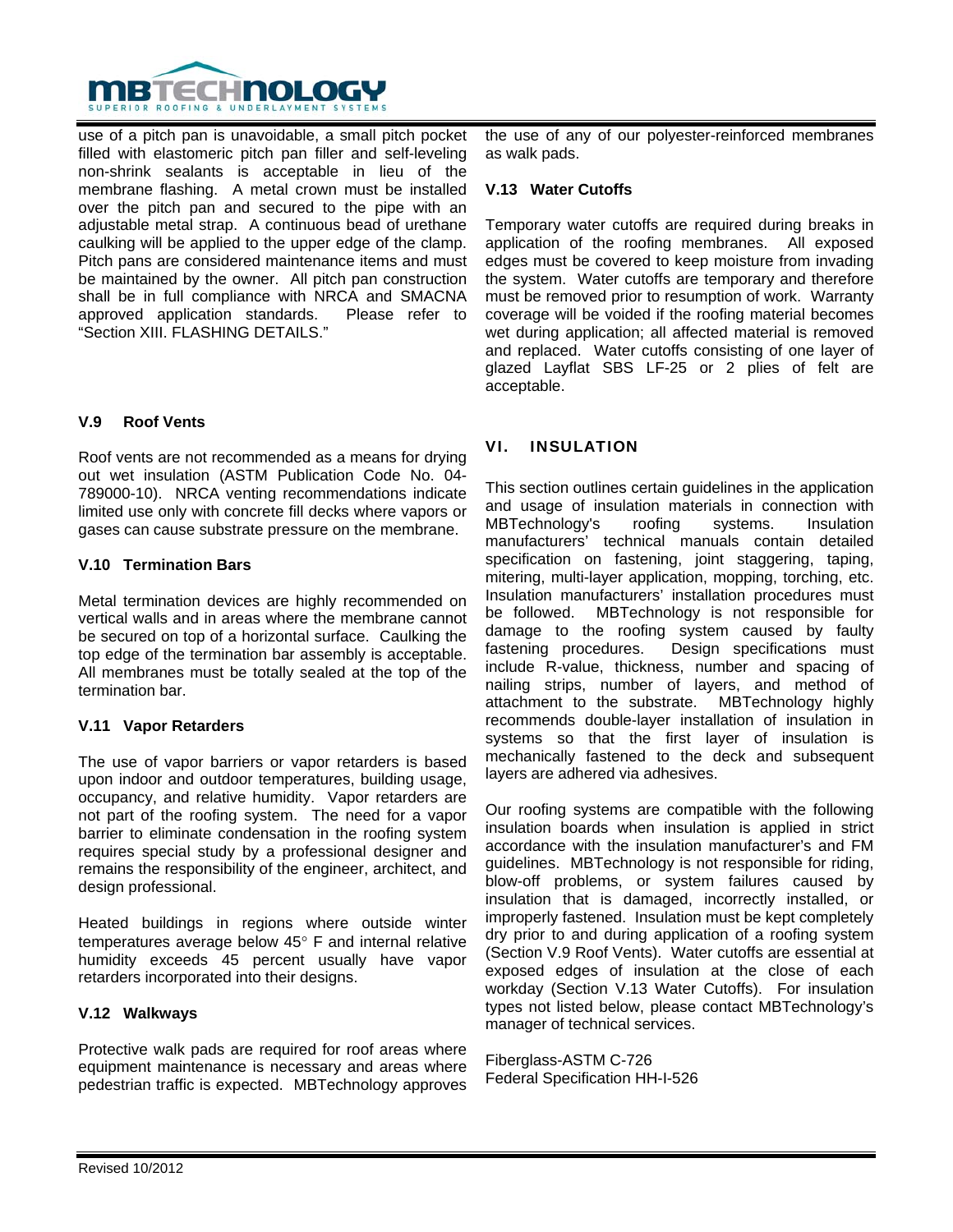

Perlite-ASTM C-728, Federal Specification HH-I-529

Polyisocyanurate-FM-4450, Federal Specification HH-I-1972/Gen.

Wood Fiberboard-ASTM C-208, Federal Specification HH-I-535

Polyisocyanurate Composites-Contact manager of technical services

Polyisocyanurate and fiberglass are not suitable insulations for direct applications. They should be covered with ¾" perlite board, for mop or cold adhesive applied systems. Use ½" primed Dens Deck for heatwelding application. .

**MBTechnology does not approve the use of our systems with expanded polystyrene (EPS) insulation boards). MBTechnology UL listings include these insulations; however, they are not acceptable to MBTechnology and not warrantable.** 

#### **VI.1 Fasteners**

Proper attachment of all membrane underlayment (insulation, recover boards, base or ply sheets) is essential. Design of roofing systems requiring insulation should take into consideration all FM guidelines (1-7, 1- 28, 1-49, 1-60, 1-90, 4470) and local codes for mechanical and/or asphalt attachments. MBTechnology assumes no responsibility for system problems that result from fastener failures or improper fastener design and installation. Following is a data guide on mechanical fasteners available to the industry

| <b>Deck Type</b>                          | <b>Fastener Type</b>                 | <b>Manufacturer</b>           | <b>Image</b> |
|-------------------------------------------|--------------------------------------|-------------------------------|--------------|
| <b>Lightweight Insulating</b><br>Concrete | Olympic CR Base Sheet<br>Fasteners   | <b>Olympic Fasteners</b>      |              |
|                                           | FM 90 Fasteners                      | <b>ES Products</b>            |              |
|                                           | Rawl Speed-Lock                      | Rawl plug Company             |              |
| <b>Concrete</b>                           | Dekfast #14-#15                      | <b>Construction Fasteners</b> |              |
|                                           | CD-10 used with $(3"$<br>Plate)      | <b>Olympic Fasteners</b>      |              |
|                                           | Rawl T-spike used with<br>(3" Plate) | Rawl Plug Company             |              |
| <b>Poured Gypsum</b>                      | Nail Tite Type A                     | <b>ES Products</b>            |              |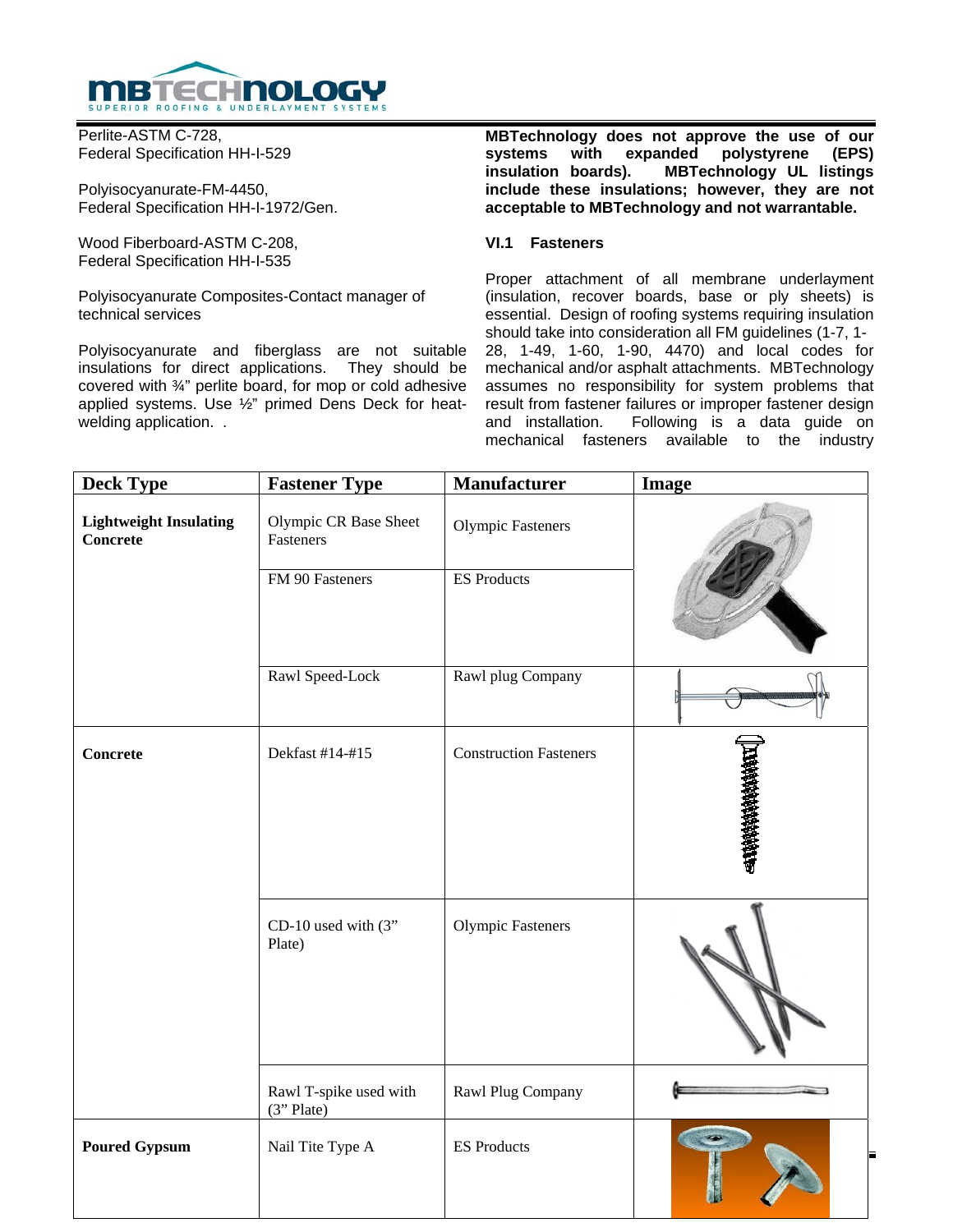

| <b>Poured Gypsum</b> | $NTB-1H$                                | Olympic Fasteners                              |                          |
|----------------------|-----------------------------------------|------------------------------------------------|--------------------------|
|                      | Olympic CR Base Sheet<br>Fasteners      | Olympic Fasteners                              |                          |
|                      | Polymer Gyptec                          | ITW Buildex Corp.                              |                          |
|                      |                                         | All fasteners to be used with minimum 3" plate |                          |
| Wood/Plywood         | 1" Annular Grooved<br>(Base Sheet)      | Simplex Nails                                  |                          |
|                      | 11-gauge Annular Thread<br>Roofing Nail | Independence Nail<br>Company                   | <b>SOUTH DESCRIPTION</b> |
|                      | Dekfast #12 or #14                      | <b>Construction Fasteners</b>                  |                          |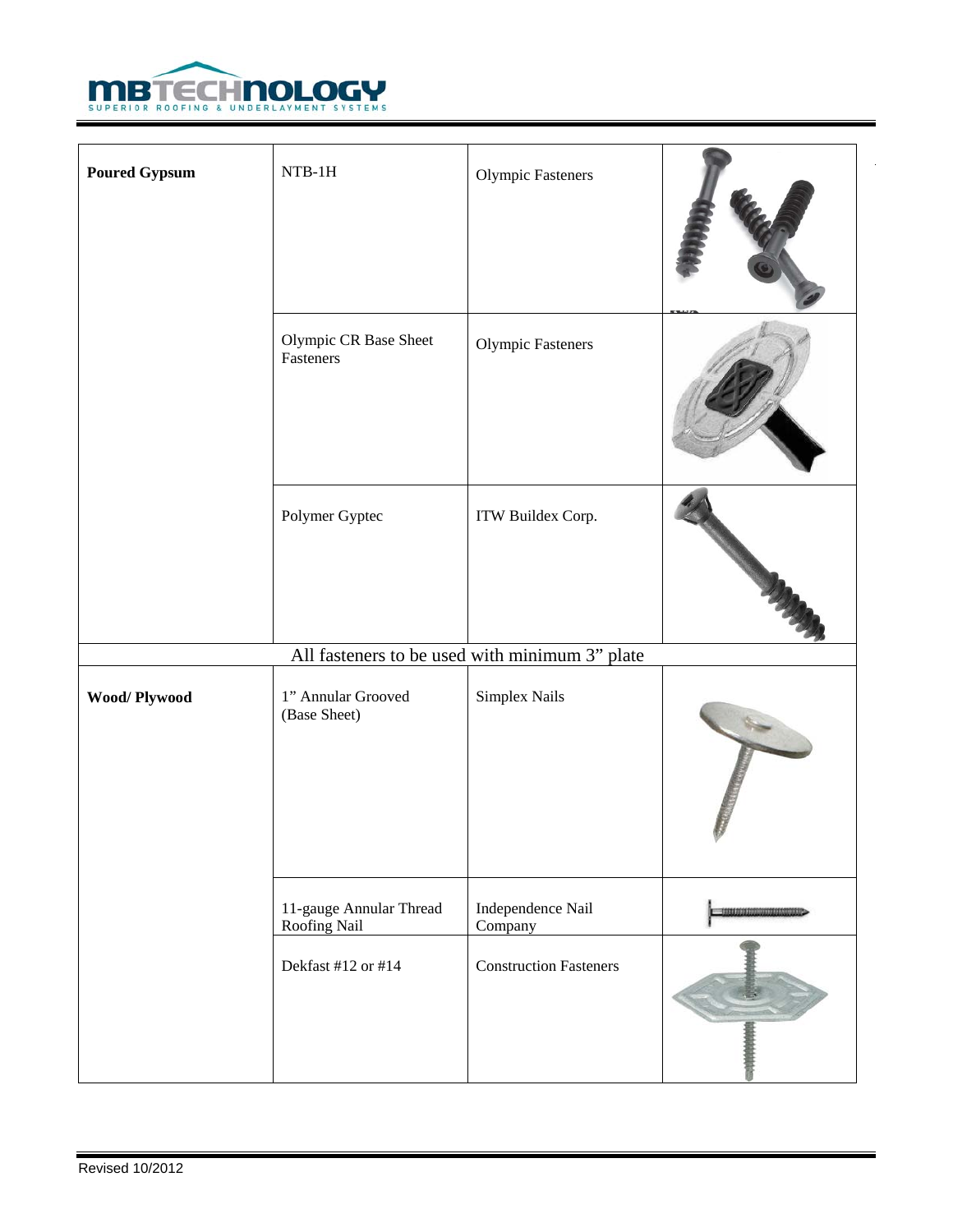

| Wood/Plywood | $CD-10$ (3" Plates)                | <b>Olympic Fasteners</b>              |  |
|--------------|------------------------------------|---------------------------------------|--|
|              | 14-10 Roofgrip<br>Woodie /Rawl #14 | ITW Buildex Corp<br>Rawl Plug Company |  |
| <b>Steel</b> | <b>Perlok Fasteners</b>            | Performance Building<br>Products      |  |
|              | Deckfast #12 or #14                | <b>Construction Fasteners</b>         |  |
|              | <b>Standard Fasteners</b>          | <b>Olympic Fasteners</b>              |  |
|              | 14-10 Roofgrip<br>Rawl #14         | ITW Buildex Corp<br>Rawl Plug Company |  |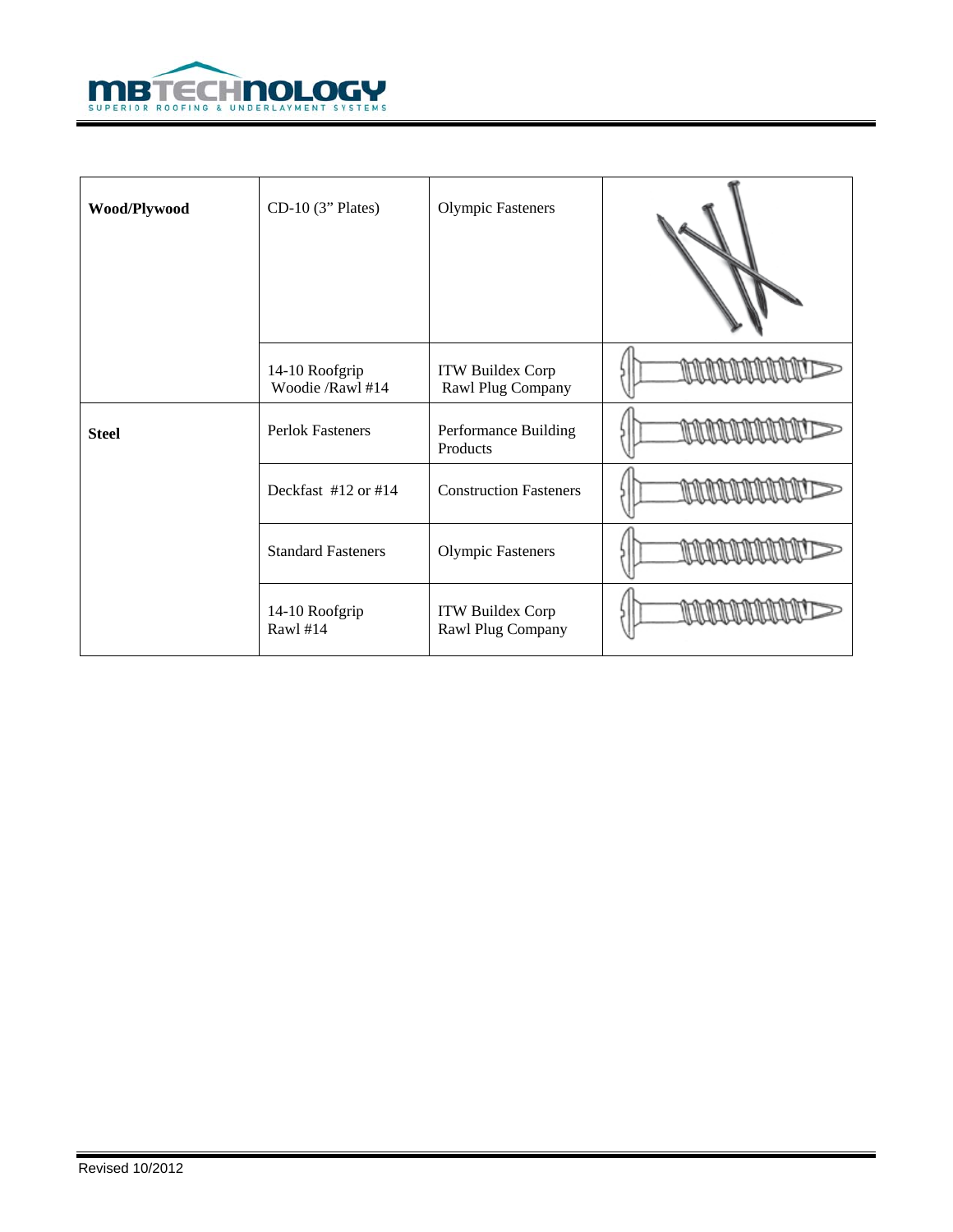

# **VI.2 Application**

Extreme caution should be taken in ensuring that the deck and insulation is completely dry before the installation of the roofing membranes. Wet insulation should never be installed. The insulation must present a smooth, clean, and dry surface before application of any roofing membranes. Installation must be according to the manufacturer's published guidelines. The first layer of rigid insulation must be mechanically fastened to the roof deck with appropriate fasteners. There are certain adhesives in the market approved for adhering insulation to structural concrete decks. Consult the insulation and adhesive manufacturers' requirements. Hot mopping of the first layer of insulation board is not acceptable, as the application does not meet FM's wind uplift requirements. Hot mopping a second layer of insulation is only recommended for panels of 4'x4' maximum size.

#### VII. GENERAL RECOMMENDATIONS

# **VII.1 Material Storage and Handling**

All MBTechnology roofing membranes must be kept dry and away from direct exposure to adverse elements prior to and during application process. If material is kept outdoors, it must be covered with opaque tarps. Rolls must be stored in a vertical position off the ground and on a solid surface to avoid end damage. Pallets shall not be stacked more than two high without supporting racks. Use of protective plywood between stacked pallets is recommended. Materials should not be stored outside in temperatures above 90° F. In cooler weather, all materials must be kept above 50° F prior to application.

UNDER NO CIRCUMSTANCES SHOULD WET MATERIAL BE APPLIED.

#### **VII.2 Safety Precautions**

Safe roofing requires an ongoing safety training and awareness program for all contractor personnel. Failure to observe OSHA regulations or local safety codes may result in injury and excessive damage to the building. All workers must be instructed on the proper method of using a fire extinguisher. Torch equipment must be periodically checked for gas leaks, and worn-out hoses and faulty regulators must be replaced immediately.

MBTechnology highly recommends that crew members handling torches shall be trained by an Authorized Certified Roofing Torch Applicator (CERTA) Trainer, be certified according to CERTA torch safety guidelines as published by the National Roofing Contractor's Association (NRCA), and follow torch safety practices as required by the contractor's insurance carrier. Designate one person on each crew to perform a daily fire watch. The designated crew member shall watch for fires or smoldering materials on all areas during roof construction activity and for the minimum period required by CERTA guidelines after roofing material application has been suspended for the day.

#### **VII.3 Maintenance**

MBTechnology's SBS mineral-surfaced roofing systems are relatively maintenance-free. Regardless of the roofing system, the owner should have a maintenance program in place. It is strongly recommended that a competent roofing contractor be selected to perform annual roof inspections to identify and correct problems that can lead to roof system material deterioration and premature failure. An in-house maintenance program must be performed by individuals who are trained to identify early warning signs of conditions leading to potential roof system failures. The maintenance program must include the following:

• Periodic removal of dirt and all foreign articles from the roof surface.

• Cleaning of drainpipes and roof drains.

• Coated roof surfaces require on-going attention to maintain original coverage at all times (Section VIII.8 Surfacing). Areas that are peeling or wearing off must be serviced immediately.

• Replacement of damaged caulking around skylights, metal work details, and termination bars.

• Inspection can identify areas where drainage patterns were altered due to structural movements or construction work on the building. Areas that pond water should be corrected as the additional water weight can cause roof deflections and over a period of time result in structural and roofing system damage.

• Periodic inspection of perimeter flashings and roof surfaces to confirm the membrane is fully adhered and has not been damaged by system movement or work activity on the roof.

**VII.4 Repair**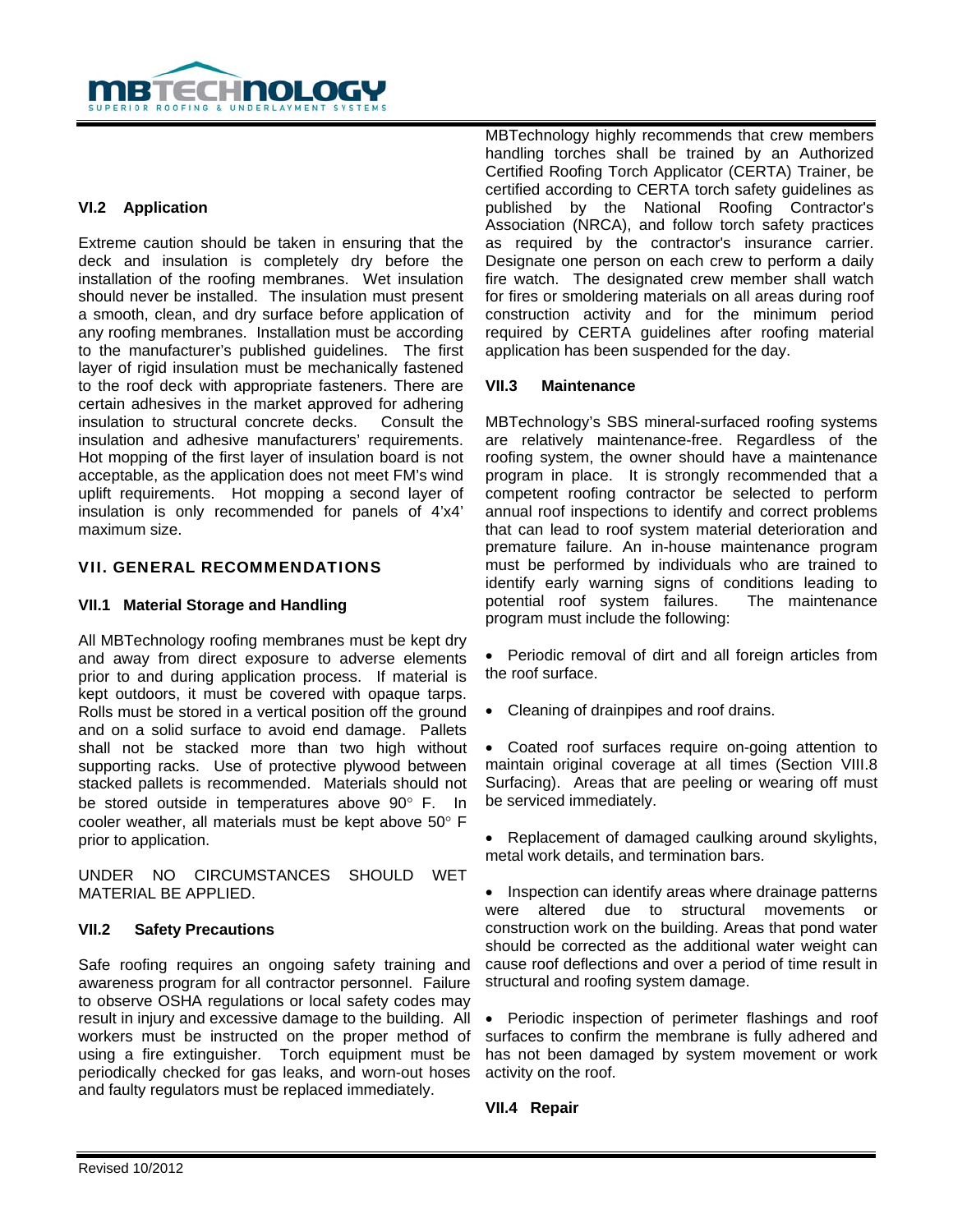

This section refers to the repair of small areas of the roofing membrane. We strongly recommend that an MBTechnology eligible roofing contractor do repairs on MBTechnology's warranted system. This section does not address repairs to large sections of the roof. MBTechnology SBS-modified bitumen products are ideal for repairing existing asphalt roofing systems. The ease of application makes repair work possible with inhouse maintenance personnel, provided they have been properly trained in roofing safety procedures and the application of modified bitumen systems. Only MBTechnology polyester (P), or combination (C) (polyester/fiberglass) reinforced membranes can be used for repair work. On projects where UL fire ratings are mandated, 160-mil Fireguard SBS or Metalflex SBS must be used for all repairs. On projects where UL fire ratings are not required, repairs can be performed with Fastorch SBS or Superflex SBS membranes. The specifications and conditions outlined in this manual. Apply to all repairs.

Emergency use of mastic on warranted jobs is acceptable as a temporary measure. Temporary repairs must be replaced with a permanent repair as soon as weather conditions allow.

# **VIII AUXILIARY MATERIALS**

#### **VIII.1 Application Equipment**

The following is a partial list of required application equipment. Consult NRCA and your local code agencies for additional equipments.

#### **General**

- Minimum of 4 fire extinguishers of 4A60BC classification
- Hooked blade knives
- Chalk line
- Restraining gear

#### **Torch Applications**

- 4"−6" round-nose trowels
- DOT-approved tanks
- UL-rated regulators adjustable from 0−60 psi
- 350-psi-rated hose with a 1750-psi burstresistance rating
- 45-psi single or twin torch
- 20-psi detail torch
- 45- to 60-psi torching wagon

#### **Hot Applications**

- Kettle with accurate, fully readable thermometers
- Mops
- Felt layer
- Mop carts with pneumatic wheels

#### **Cold Applications**

- Spray rig
- ¼ "serrated squeegees
- $\frac{1}{4}$  "serrated trowel

#### **VIII.2 Asphalt**

Asphalt shall be certified to full compliance with the requirements for Type IV asphalt, per ASTM D-312. Mexican asphalt is not allowed on any MBTechnology warranted projects. Each container or bulk shipping ticket shall indicate the equiviscous temperature (EVT), the finished blowing temperature (FBT), and the flash point temperature (FPT).

Heating oxidized asphalt above its published finished blowing temperature for over 4 hours can cause asphalt degradation and result in a change of softening point. A reduced softening point causes poor membrane adhesion due to a decrease in viscosity and holding power of the asphalt. Asphalt should never be heated beyond its flash point. The ideal application temperature is the EVT temperature printed on the package. A deviation of 25° F above or below the EVT is acceptable. If the EVT is not provided, MBTechnology recommends:

| Slope                                        |         | <b>Asphalt Type Softening Point</b><br>Temperature | Application<br>Temperature |  |
|----------------------------------------------|---------|----------------------------------------------------|----------------------------|--|
| $\frac{1}{4}$ ""-2"                          | Type IV | 210°-225°F                                         | 425° - 475° F              |  |
| Type IV asphalt must be used on all projects |         |                                                    |                            |  |

For cold-weather applications, special care should be taken to insure proper application temperatures at the point of mopping. Asphalt must not be overheated to compensate for cold conditions. MBTechnology will not accept responsibility for problems caused by slippage. MBTechnology does not approve the use of San Joaquin asphalt.

#### **VIII.3 Cold Adhesive**

Cold adhesives or roofing cements should comply with ASTM D3019 Type III. Cold adhesives should be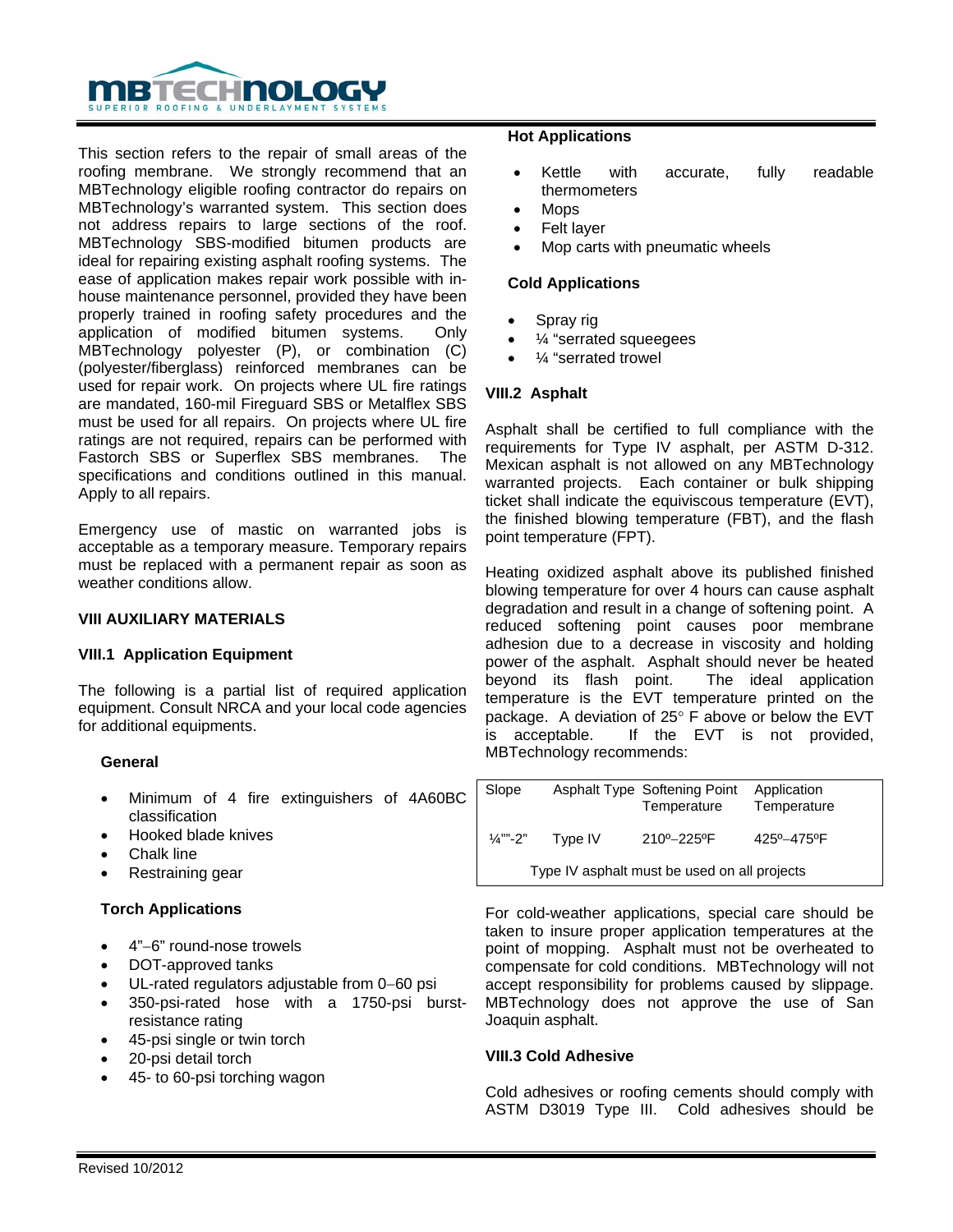

applied at ambient temperatures above 50° F. SBSmodified bitumen adhesives are preferred over standard-grade adhesives. Special precautions should be taken for applications in cooler climates to insure even distribution of the adhesives. Avoid flames in presence of cold-adhesive fumes. Do not apply more than one layer within a 15-hour period. MBTechnology requires the use of its adhesive (IAC 7MBT) for projects requiring NDL guarantee.

## **VIII.4 Coal Tar**

Coal tar or its derivatives are incompatible with SBSmodified bitumen and should not be used in combination with any of MBTechnology's product lines. Under no circumstances shall coal tar or its derivatives come in contact with the roof membrane.

#### **VIII.5 Mastics**

SBS-modified bitumen membranes are compatible with most modified Type 9 mastics and adhesives. Mastics with excessive cutback content can damage the SBS membrane. Electrometric mastics, adhesives, and caulking products are required over standard-grade adhesives and mastics. Wet-surface plastic roof cements are not compatible with SBS-modified membranes and are therefore not allowed on any project. All mastics must conform to Federal Specifications SS-C-153 Type I. Specific recommendations are available from MBTechnology's manager of technical services.

#### **VIII.6 Membrane Base Flashing**

Close attention must be paid to membrane flashing details (Section XIII. FLASHING DETAILS). Flashing areas are often the source of leaks and the start of system failures. Deviation from flashing detail recommendations will be sufficient grounds for voiding the system warranty. Only polyester, combination polyester/fiberglass-reinforced or scrim-reinforced Metalflex SBS membranes are allowed as flashing materials.

#### **VIII.7 Primer Asphalt**

Primer asphalt must conform to ASTM D-41 or Federal Specifications SS-A-701. Diluted primer is not acceptable.

# **VIII.8 Surfacing**

Asphaltic roof surfaces can be "coated" or covered with mineral granules, gravel, or slag to increase system

longevity. Once the system surface has been coated, it is required that the coating be maintained at its original application level. The following is a list of acceptable roof surfacing materials.

**Mineral Granules** MBTechnology products are produced with a granulated mineral surface available in a variety of solid and blended colors. Factory-applied granulated surfacing does not require on-going recoating of the roof surface. Application of an acrylic or aluminum emulsion coating over the granules is acceptable. Visit our web site www.mbtechnology.com for a list of color granules.

**Emulsion and Aluminum** Coatings may be helpful in extending system life. However, to meet the original purpose of their application, the surfacing must be kept at the original application level during the warranty period. Use of such coatings can involve an ongoing maintenance program to recoat the deck surface every few years as prescribed by the coating manufacturer. MBTechnology accepts no responsibility for problems associated with performance of field-applied coatings, such as peeling and flaking. Fiberated aluminum coatings must meet ASTM D2824 Type III (nonasbestos) standards. Emulsions must meet ASTM D1227 standards.

**Gravel or Slag** Clean, dry gravel (400 lb.) or slag (300 lb.) meeting ASTM D-1863 is required. Apply with asphalt flood coat at a rate of 60 lb. per square foot. Gravel surfacing on slopes greater than 1" is not recommended due to the potential for slipping of the flood coat. Under such circumstances, MBTechnology proposes the use of other surfacing materials (such as mineral-surfaced cap sheet).

#### **VIII.9 Lead Flashings**

All lead flashings shall be primed with asphalt primer ASTM D-41 and allowed to cure/dry prior to application of the flashings. When primer has cured, set flashings in elastomeric mastic on top of the cap sheet. The flashing will be subsequently stripped in with projectspecific membranes. The stripping target must extend 6" beyond the edge of the flashing.

#### **VIII.10 Plastic Roof Cement**

Roof cement is used for sealing concrete, roof slabs, and around edges in very small quantities. Roof cement is not allowed as a repair item on warranted roofs. All roof cements must meet ASTM D4586 Type II (nonasbestos grade).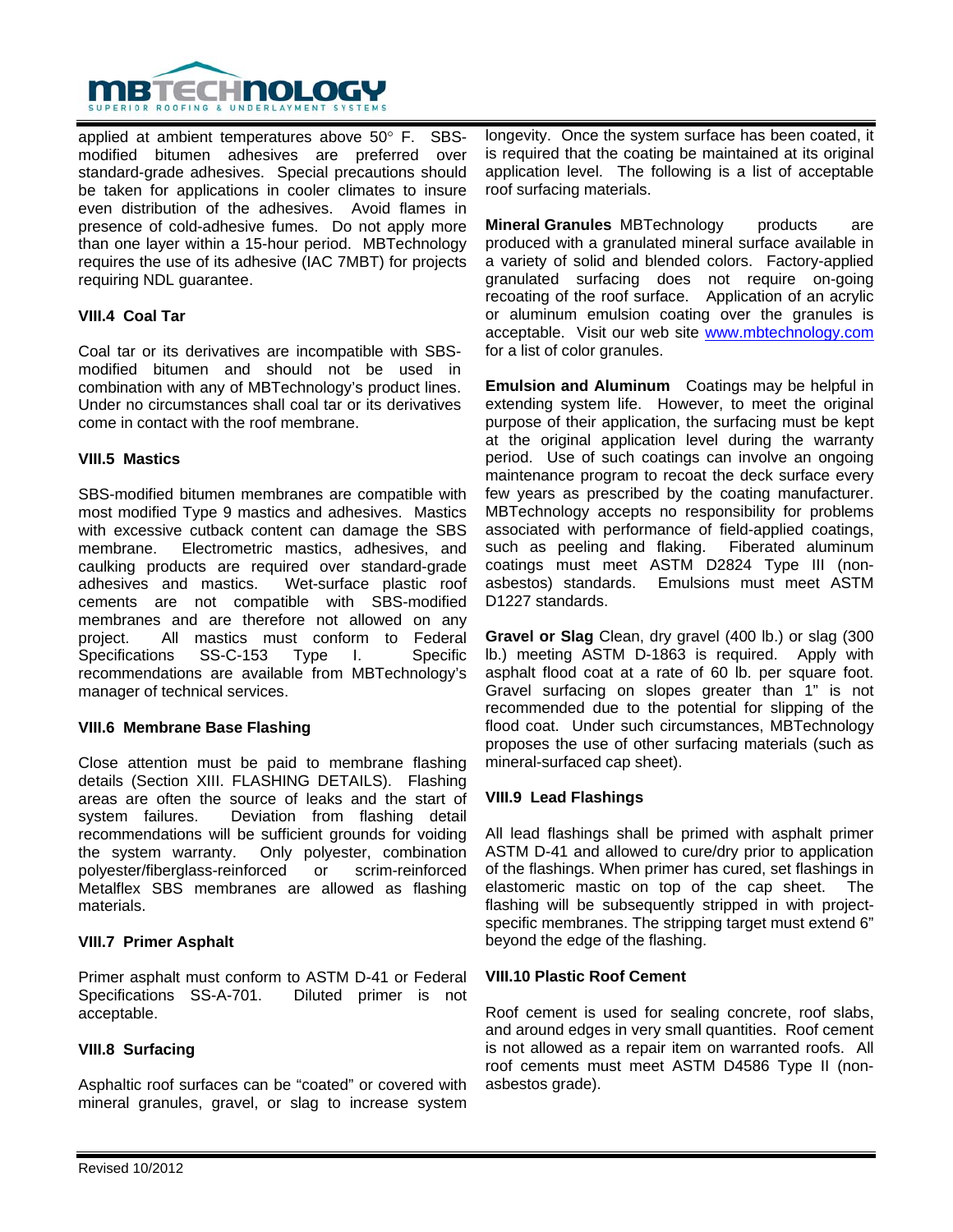

## **IX. APPLICATION**

This section outlines general guidelines and constraints on torching, mopping, and cold adhesive applications.

All layer base, interply and cap materials shall be fully (100%) adhered to each other and to the approved substrate such as Den-deck or wood fiberboard. For more specific application guidelines, please refer to Section XIV. SPECIFICATIONS. Two very important topics, flashing detail application and cool-weather applications, are also reviewed in this section. Please note that the items presented here are guidelines to applications of MBTechnology products; however, NRCA procedures apply in all cases not addressed within this section.

#### **IX.1 Base, Ply, and Cap Sheet Fastening & Length Requirements**

LAYFLAT SBS BASE SHEETS ARE REQUIRED ON MOST WARRANTED JOBS. The use of unmodified base sheets meeting ASTM D4601 Type II is acceptable to MBTechnology. Written approval for such a substitution must be obtained beforehand from the corporate office. All base sheets must be fastened to meet local wind uplift codes. Base sheets may be mechanically fastened, hot mopped, or applied with cold adhesive. To assure a flat unwrinkled surface, specifically in cooler weather, the base sheet may be relaxed for a few minutes prior to application. Proper application is critical in avoiding system failure or wind uplift. Base sheet application must start at the low point of the roof, proceeding upwards in shingle fashion. Application of a base sheet in excess of what can be covered during the day (phasing) is not acceptable.

On nailable decks with slopes less than ½" per foot, the base sheet must be applied in shingle fashion, staggering at the low point of the roof and proceeding upwards. Base sheets shall be lapped 2" on the sides and 4" at the ends, with all end laps staggered. On nailable decks with slopes greater than ½" per foot, in addition to the above requirements the end laps shall also be staggered not less than 3' apart. Sheets will be nailed at 9" intervals along the edges. The second row of fasteners will be nailed 12" from each edge, 18" apart and staggered.

On decks with slope exceeding 1" per foot, all cap membranes must be applied parallel to the slope and back-nailed to the deck. Back-nail all head laps 2" from the edge and staggered 3" OC in 6" intervals. All side laps will be nailed at 8" intervals. Treated wood nailers must be provided on non-nailable decks or on decks with applied insulation.

# **ROLL LENGTH:**

Rolls of cap shall never be put down in full-length rolls. They should be cut to the following lengths. In cold weather below 60º F and cloudy or overcast conditions, all cap membranes shall be cut to 11-foot lengths maximum.

## **A. CAP SHEET**

| Slopes of | $\frac{1}{4}$ " up to 1 $\frac{1}{2}$ " | 17-foot max (1/2 roll) above 60° |
|-----------|-----------------------------------------|----------------------------------|
| Slopes of | 1 $\frac{1}{2}$ " to 2"                 | 11-foot max (1/3 Roll)           |

Metalflex SBS membranes shall only be applied in 11-foot lengths.

#### **B. PLY SHEET**

| Slopes of $\frac{1}{4}$ " up to 1 $\frac{1}{2}$ " | 97-foot max (LF25 only)   |
|---------------------------------------------------|---------------------------|
|                                                   | 64 – foot max (LF40 only) |
|                                                   | 49-foot max (LF60 only)   |

Slopes of 1 ½" to 2" will be 35-foot max (for all grades of Layflat and Layfast used as interply).

## **IX.2 Flashings**

Proper application of flashing details is critical, and in many cases it is the determining factor in roof performance. It is therefore imperative that the contractor strictly adhere to the detailed flashing drawings presented in this manual.

**Field and Base Plies:** All field and base plies shall extend a minimum of 2" above the cants and shall be fully adhered to adjoining walls, curbs, and nailers.

**Base Flashings:** All base flashings shall extend a minimum of 8" above the roof surface (a maximum of 24" if supported by a termination bar or metal counter flashing) and shall extend a minimum of 6" on to the roof deck. For walls over 24" in height, all base flashings must be torch-applied in stages and nailed approximately 6" o.c. at the top.

**Parapet Walls:** Non-nailable parapets must be primed with asphalt primer ASTM D-41 according to the manufacturer's application instructions. Wood surfaces shall first receive a layer of Layflat SBS base sheet nailed 12" o.c. in all directions. Torch application of parapet walls is highly recommended and is required for parapets over 2' high. Application must start at the base of the parapet wall and proceed upwards. Each parapet membrane-flashing piece is precut to a maximum length of 4' before application. If the parapet is higher than 2',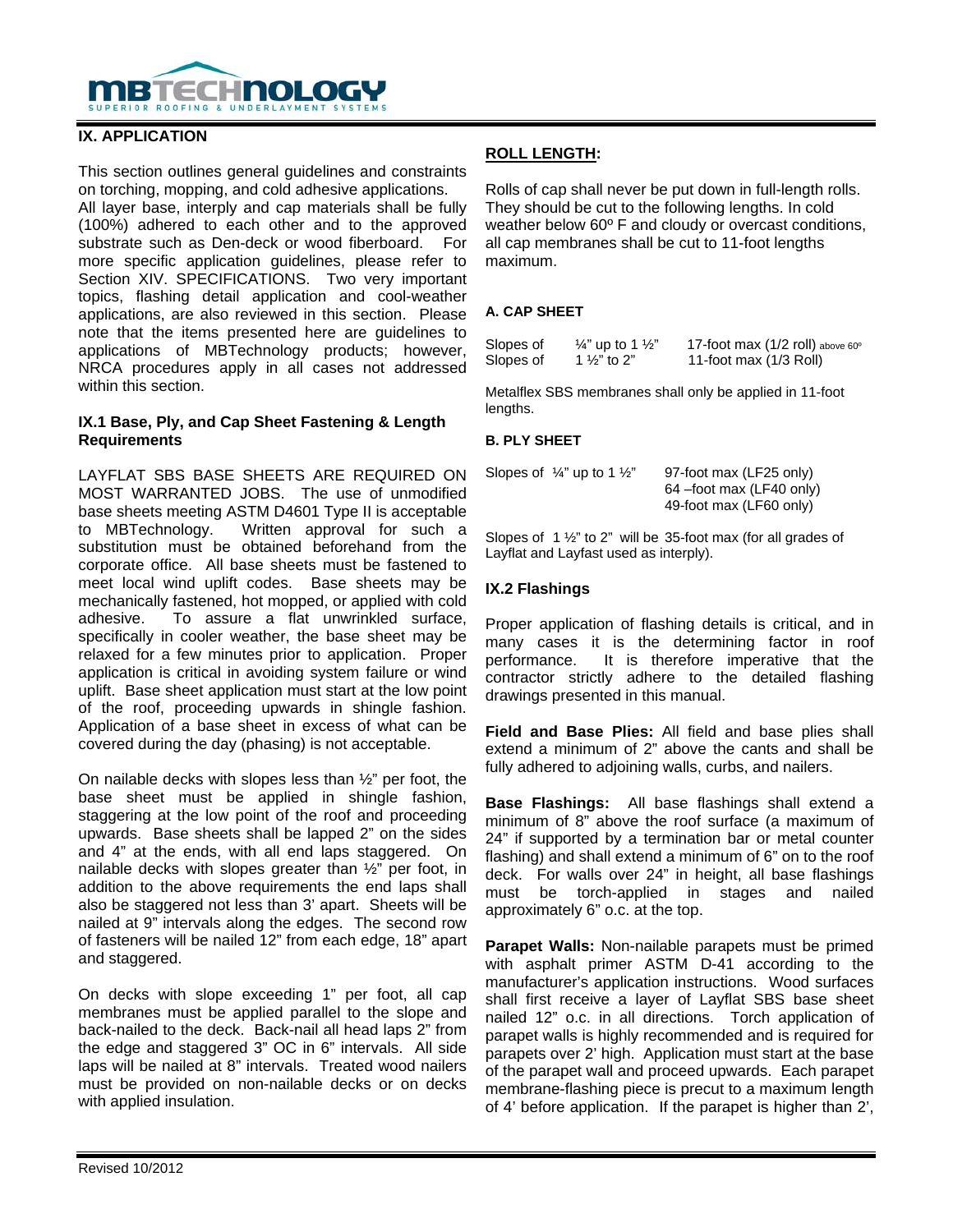

the wall membrane shall be strapped over the horizontal surface of the parapet. Metal counter-flashing (coping) or a modified bitumen crown counter-flashing can be welded over the parapet top. Parapet flashings terminating on a vertical surface more than 18" off the deck must be reinforced with a termination bar, properly caulked, and protected with metal counter-flashing.

**Drains:** Please refer to Section XIII. FLASHING DETAILS for application guidelines. In addition, all drains require the installation of a lead sheet primed and set in elastomeric mastic over the base sheet. The lead surfacing is subsequently stripped in with stripping plies and the cap sheet applied.

**Penetrations:** The roof penetration flashing can be applied by torch, hot mopped or cold processes. A detail torch is recommended for use on smaller flashings, assuring far more precise work without scorching adjoining membrane surfaces. Through-roof penetrations including equipment supports, pipes, conduits, and sign supports shall have lead flashing applied over the cap membrane. All metal flanges designed to receive SBS flashing membranes shall have a minimum 4" width and shall be properly primed with asphalt primer ASTM D-41 prior to installation. All metal flanges shall be stripped in a minimum of 6" onto the roof in all directions beyond the primed areas. Sleeves and hoods must be welded or strapped to form a cap flashing. Pitch pans are not recommended. Please refer to Section V.8 for specifics.

Cold adhesive application is not recommended. Torch application is preferred. In projects where cold adhesive is used, all flashings must be adhered with trowel-grade adhesive or via detail torch. Hot asphalt application is satisfactory where flashing is properly anchored by nails, termination bar, and clamp ring (as appropriate) to avoid slipping in extremely hot weather. Metalflex SBS MF160WAL flashings have different application procedures.

#### **IX.3 Heat-welding Application**

Torch application is not approved when ambient temperature is below 45° F. Residual moisture in the substrate and roofing materials can be trapped in the system and cause blistering. Do not apply roofing during precipitation or when decks are wet from water, snow, or frost. In cooler climates, membranes must be relaxed and slightly heated before commencement of membrane installation.

SBS-modified bitumen membranes are different from typical APP torch membranes, having advantages over such products. Overheating of the underside of the membrane will cause excessive softness of the top and can cause the granule surface to run. The factoryapplied burn-off film on the underside of all MBTechnology's Fastorch SBS grades will easily guide the applicator through a smooth application process. Contractors are encouraged to contact MBTechnology for information on all Fastorch SBS products.

## *Metalflex Application*

## **Guidelines**

Application of foil-faced membrane is different than that of granulated membranes. Following are application points for proper application of foil-faced membrane. They are a requirement for warranted projects. The preferred application method for Metalflex SBS membranes is heat welding. In some instances, we will allow hot asphalt for field application only.

It is very important not to deform the waffle pattern on the surface metal; this will reduce the life expectancy of the membrane. To avoid this, you should use a damp sponge (for flashing) or a wet mop (for field) to broom the membrane into place. **Do not walk on the membrane.** For field of roof, do not walk on the membrane and always pull the membrane when heat welding. This can easily be done with a torch-hook.

For flashing application, always torch-apply the membrane into place using three-foot widths (cut off the ends of the rolls), always lapping the factory selvage edge. Extend the flashing a minimum of 6 "beyond the toe of the cant onto the prepared surface of the finished roof and up the wall to the minimum 8" height.

End-lap application requires peeling off 8" of the foil. This is done by scoring the foil with a sharp utility knife, but care must be taken to score the foil and not penetrate the underlying SBS asphalt and reinforcement. Lightly heat the scored foil surface to facilitate removal. Cover the asphalt bleed out using aluminum paint or MBTechnology coating.

#### **Slopes 2" and higher:**

For slopes of 2:12 and higher, the only acceptable method of application is heat welding. For slopes up to 2" per foot, application will be in strict accordance with the applicable MBTechnology specification number. For slopes of 2:12 and higher, all membranes will be applied parallel to the slope with minimum side and end laps of 4" and 6", respectively. All end laps will be staggered a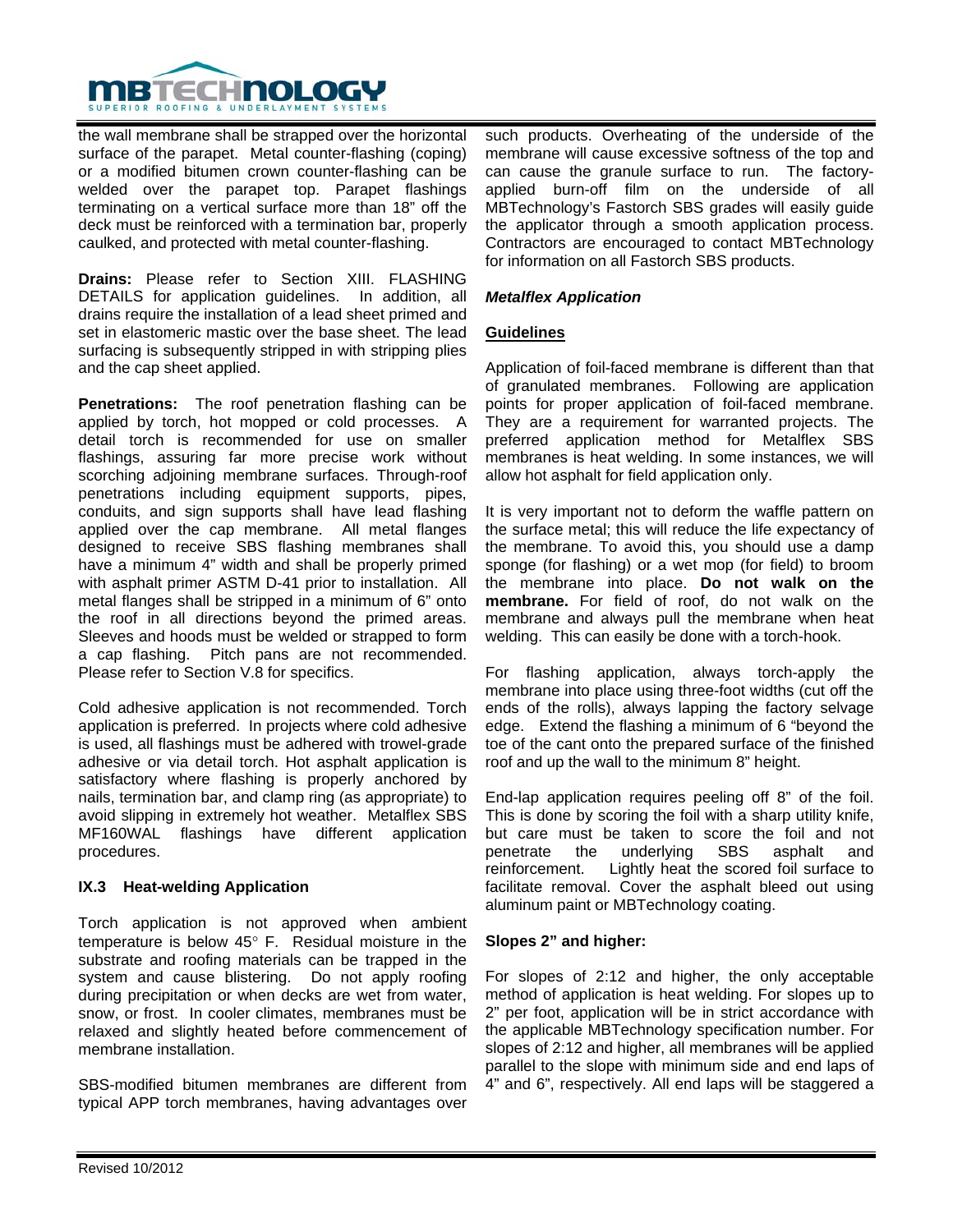

minimum of 36". All side laps must be staggered 18" between successive plies.

## **2" - 3.5" per foot:**

Application of base sheet must be installed parallel to the incline and fastened with two evenly spaced rows at 18" on center, staggered 12" from each membrane edge and 9" on center along the edge laps, with sheet length not to exceed 11'. The interply will be then heat-welded to the base sheet and back-nailed. Spacing of the fasteners on the side laps should not exceed 8". End laps should be fastened using a total of 9 fasteners in a double row in an evenly spaced configuration. All fasteners will be covered by cap sheet. The cap sheet will be heat-welded to the interply and back-nailed alongside end laps. The fastening pattern will be similar to that of the interply. All fasteners should be covered by a succeeding ply extending a minimum of 2" beyond the lowermost row of the fastener caps. Application of the cap will be similar to the above with the exception of roll lengths, which should be reduced to 11'.

## **IX.4 Hot Asphalt Application**

Interply mopping of asphalt must be at the rate of 25 lb. per 100 square feet. MBTechnology accepts a deviation of 4 lb. from the nominal amount. Spot mopping shall be applied in a 9"-diameter circle 24" apart at the rate of 15 lb. per square foot. Asphalt should be applied with a maximum mop lead of about 8 feet (2.4 m), and an SBS-modified bitumen sheet should be placed in the asphalt as soon as possible. Consideration should be given to using mops with relatively short handles and lightweight head sizes; this will minimize the potential for over-extending mop lead. Hot asphalt application is not acceptable when ambient temperature is below 50° F, as asphalt temperature can quickly drop below the minimum point-of-application temperature. Residual moisture in the substrate and roofing materials can be trapped in the system and cause blistering. Do not apply roofing during precipitation, or when decks are wet from water, snow, or frost. Do not kick out rolls into hot asphalt. Temperature permitting, base sheets and light interply layers can be rolled and broomed into the asphalt. Asphalt should be applied in a continuous manner without voids. All air pockets must be rectified at the point of application when the asphalt is hot. Poor ply adhesion due to improper mopping procedures or incorrect asphalt temperature is unacceptable. See Section VIII.2 Asphalt.

## **GUIDELINES FOR HOT ASPHALT APPLICATION ON SLOPES OVER ½" PER FOOT**

Hot asphalt application shall only be used for slopes up to 2.0" per foot. TYPE IV asphalt shall be used for all applications with slopes of  $\frac{1}{2}$ " per foot and greater.

**Non-nailable Decks**: On decks with a slope over ½" per foot, the roofing felts must be installed parallel to the incline and nailed. Pressure-treated wood nailers shall be attached to the deck, run perpendicular to the incline, be capable of retaining the nails securing the roofing felts, have the same thickness as the insulation, and be at least 3 ½" wide. Wood nailers shall be provided at the ridge and at the following approximate intermediate points:

| <b>INCLINE</b>         | <b>NAILER SPACING</b> |  |  |
|------------------------|-----------------------|--|--|
|                        |                       |  |  |
| $\frac{1}{2}$ " $-1$ " | 36"                   |  |  |

 $1" -2"$  18"

Nailers may also be laid out to conform to the roll length being used. For slopes between ½'–2" per foot, nailers should be spaced to accommodate 16-foot-length rolls. For slopes between 2"–2.5" per foot, the nailers should be spaced to accommodate 11-foot-length rolls.

Cut the modified bitumen membranes (base, ply, and cap) to conform to the nailer spacing. Nail the end lap across the width of the sheet, with the first nail spaced ¾" from the leading edge of the sheet and the remaining nails spaced approximately 8" o.c. The nails shall be staggered across the width of the nailer to reduce the risk of the sheet tearing along the nail line. Nails must have an integral 1"-diameter cap. Where cap nails are not used, fasteners must be driven through caps having a 1" diameter.

Nailers must also be used around perimeters, openings, and penetrations to facilitate the securement of felts, gravel stops, roof fixtures, and fascia systems.

**Nailable and Lightweight Concrete Decks**: On decks with a slope of 1/2" and over per foot, roofing felts must be installed parallel to the incline. Nail the end laps of the membrane across the width of sheet on 8" centers. All nails are to be mopped over and covered by the lap of the next sheet.

- For slopes from ½"–1" per foot, 17' lengths can be used.
- For slope of 1"−2" per foot, 11' lengths should be used.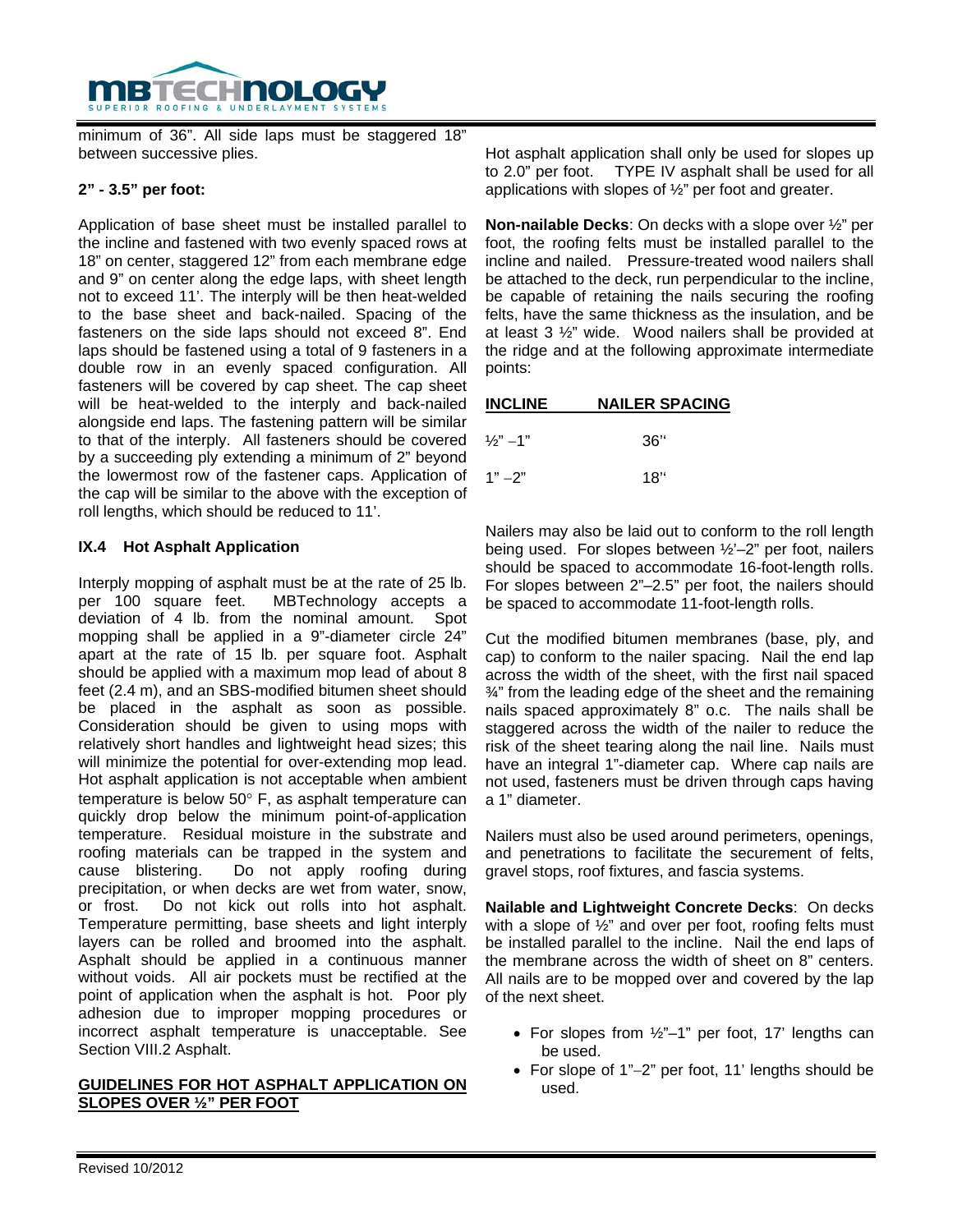

#### **IX.5 Mechanically Attached Application**

Install the base sheet dry and in parallel courses. Fasten the membrane in accordance with FM approvals, incorporating approved mechanical fasteners.

Seal all the laps by heat welding. Heat-weld the base flashing membrane over primed substrate. Adhere the cap sheet onto the base sheet by heat welding, cold adhesive or hot asphalt. Install the cap sheet flashing membrane via heat welding.

#### **IX.6 Cold Adhesive Application**

Cold adhesive application requires special precautions. Cold process application is NOT allowed when ambient temperature is below 50° F, as lap cure time can exceed 15 hours. Temperatures above 60° F are ideal for expediting lap-cure time. Roofing should not be applied if precipitation is anticipated prior to completion of lap cure, or when water, snow, or frost is present. Keep open flames of torches away from adhesive fumes. Keep roof traffic to a minimum of 7 days until the adhesive sets and system surface firms. **Caution** should be exercised by other trades to avoid damaging the membrane as they proceed with their work. Cold adhesives must be applied at a rate of 1 ½ gallons per square foot. Excessive cold adhesive will damage the SBS membrane.

#### **IX.7 Re-roofing**

MBTechnology recommends a complete tear-off for all reroofing projects. In cases where a complete tear-off is either too costly or impractical, reroofing over existing system is permitted under conditions outlined below.

MBTechnology SBS-modified bitumen membranes are ideal for roofing over existing structures; however, each reroofing application is unique must be individually considered. The final decision on all reroofing matters lies with the designer, architect, or owner. Prior to reroofing, the existing roof must be thoroughly inspected and prepared for reroofing application. The inspection should determine whether:

*The deck is structurally sound and is capable of withstanding the additional weight of the new roof.* 

*The existing drainage system is adequate and will provide complete removal of water from the deck.* 

*Areas are affected by moisture. Damaged and wet areas must be completely replaced and dried out before application of the new roofing. Test cuts or*  *use of moisture-detecting devices may be required in determining the location and the extent of water damage.* 

*Damaged and old flashing details must be removed and repaired or replaced to conform to flashing requirements detailed in this publication.* 

*Areas exhibiting ponding water must be corrected* 

*Areas exhibiting blistering and buckling must be corrected.* 

*Project must be in full compliance with local codes and FM wind uplift requirements regarding reroofing.* 

A reroofing project with an existing gravel surface meeting the above conditions must be swept clean of all loose aggregates before the application of any membranes. A ½" recover board must be mechanically fastened to the deck before proceeding with the application of the new roof.

MBTechnology does not issue warranties if more than two roofs are in place. Warranties do not cover leaks caused by defects in the old roofing system.

#### **IX.8 Cool-weather Application**

Hot asphalt application is not allowed in cold weather under 50° F, even though SBS membranes remain flexible. MBTechnology recommends torch application as the preferred method in cooler temperatures down to 45° F.

Special measures must be taken in cool-weather roof applications. In the event of cooler weather, especially where ambient temperatures are near 50° F, and when it is essential the mopping process continue, the following conditions must be met:

- *Materials must be stored in a location where the ambient temperature is above 50*° *F.*
- *Utilize an insulated 2-pipe circulatory pump as the asphalt carrier.*
- *All asphalt handling equipment must be properly insulated. Cut membranes in shorter lengths of 11' to 17' in length.*
- *Prior to application, relax all membranes with top or granulated side down.*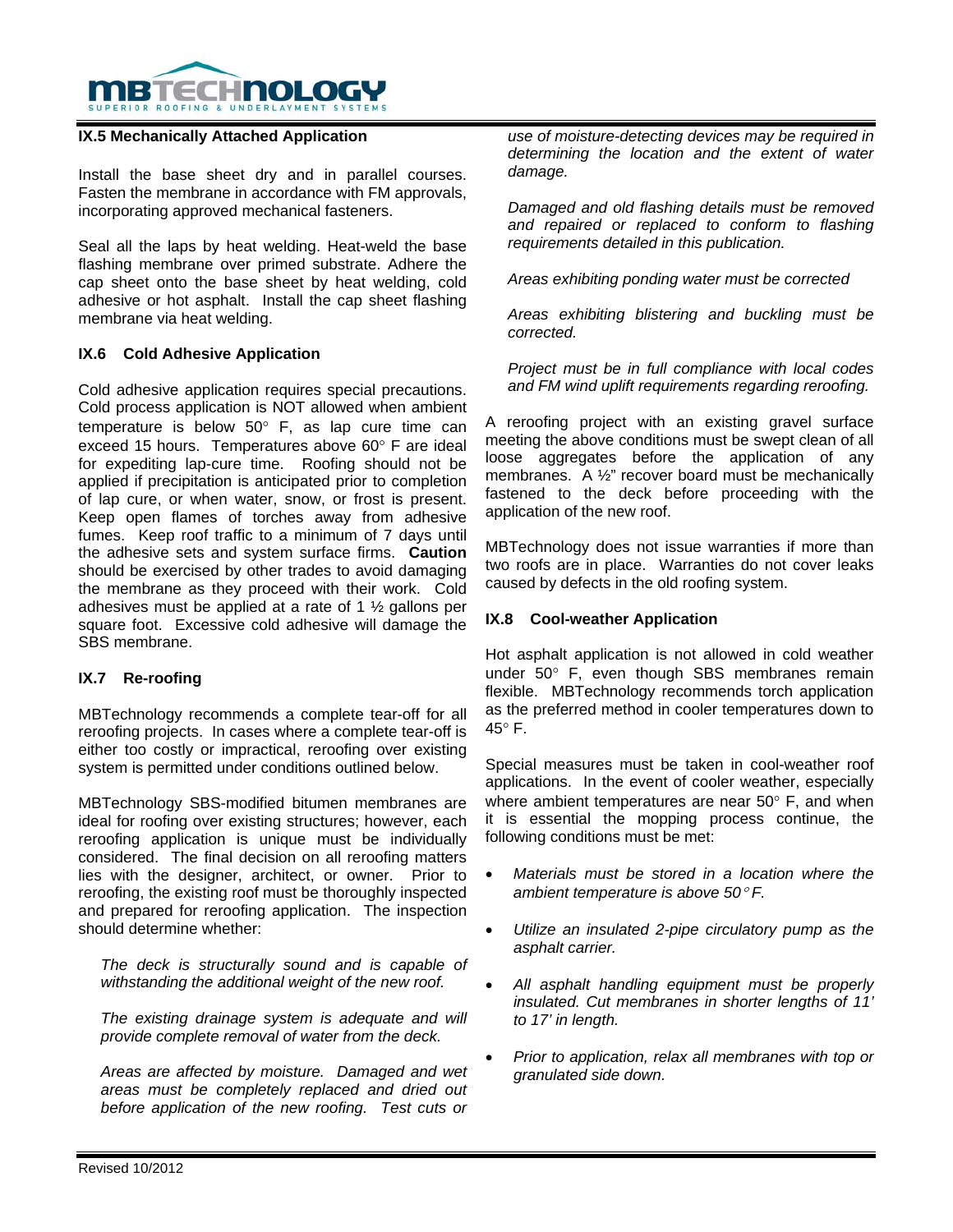

- *Mopper shall be no further than 3'*−*4' in front of the roof.*
- *Do not over-compensate by heating the asphalt above the EVT, as it will permanently damage the asphalt.*
- *Fly-in material into the asphalt. This includes all cap and medium to heavyweight interply sheets.*
- *Torch application may require that the material be unrolled slowly and slightly heated with a propane torch before application.*

UNDER NO CIRCUMSTANCES SHOULD MATERIAL BE MOPPED IN TEMPERATURES UNDER 50° F OR TORCH-APPLIED IN TEMPERATURES UNDER 45° F.

## **IX.9 Phased Application**

Phased application of MBTechnology products is not acceptable under any conditions. Roofing systems applied in such a manner are subject to blistering and poor interply adhesion from entrapment of moisture and accumulation of debris on the exposed layer. Install only as much roofing material as can be completed and covered in one day. No section of the roof should be left exposed and unfinished.

# **X. SERVICES**

# **X.1 Eligible Roofing Contractor Program**

MBTechnology selects eligible roofing contractors to install its systems. Only systems applied by our eligible roofing contractors are qualified for workmanship warranties.

Forms are online to apply for eligible contractor status at www.mbtechnology.com.

#### **X.2 Warranties**

MBTechnology offers both a material warranty and a roof system guarantee covering workmanship and materials. MBTechnology has workmanship warranties available for roof systems when applied by MBTechnology eligible roofing contractors, performed according to specifications and MBTechnology's workmanship guarantee process. The material and workmanship guarantee requires a work in progress and final inspection by an MBTechnology inspector. MBTechnology offers standard warranties from 10 to 20 years, depending on the substrate and the materials used. Contact MBTechnology for details.

All specifications presented in this publication are eligible for a 10-15-20-year warranty.

#### **X.3. MB Care-free Roof Inspection Program**

A systematic roof inspection and maintenance program is essential to the satisfactory long-term performance of any roof. Through such a program, potential problems can be discovered in their initial stages or prevented altogether.

Once the roofing system is installed, most manufacturers return to the roof in case of leakage. We inspect the roof every 3−5 years at no charge to the owner and prepare a comprehensive report describing the condition of the roof. This report can alert the building owner to areas that require maintenance. In case of minor problems on the roof (e.g., loose flashing), we repair at no charge regardless of whether leakage has occurred. The MBCare program requires the use of the following products for projects installed in California:

**Heat Weld Application**: Cap sheet shall be FGFT160CWH.

**Cold/Hot Asphalt Application**: Cap sheet shall be Fireguard SBS/SEBS FG160CWH.

To receive your free sample copy of such report, please contact us at info@mbtechnology.com.

# **XI. APPROVALS**

MBTechnology systems are UL fire-rated as Class A, B, or C and Warnock Hersey and Class 1 (wind) by FM. Products have also been tested to various applicable ASTM standards. In addition, our systems have approvals from numerous local and regional governments. Please contact MBTechnology for more details.

# **XII. COOL ROOF (California Title 24)**

The State of California requires a "cool roof" when installing a new roof or when re-roofing if the following criteria apply:

- The roof covers non-residential building, highrise residential, or hotel/motel occupancy.
- The slope of the roof is less than 2:12.
- It is over air-conditioned space.
- A permit is required.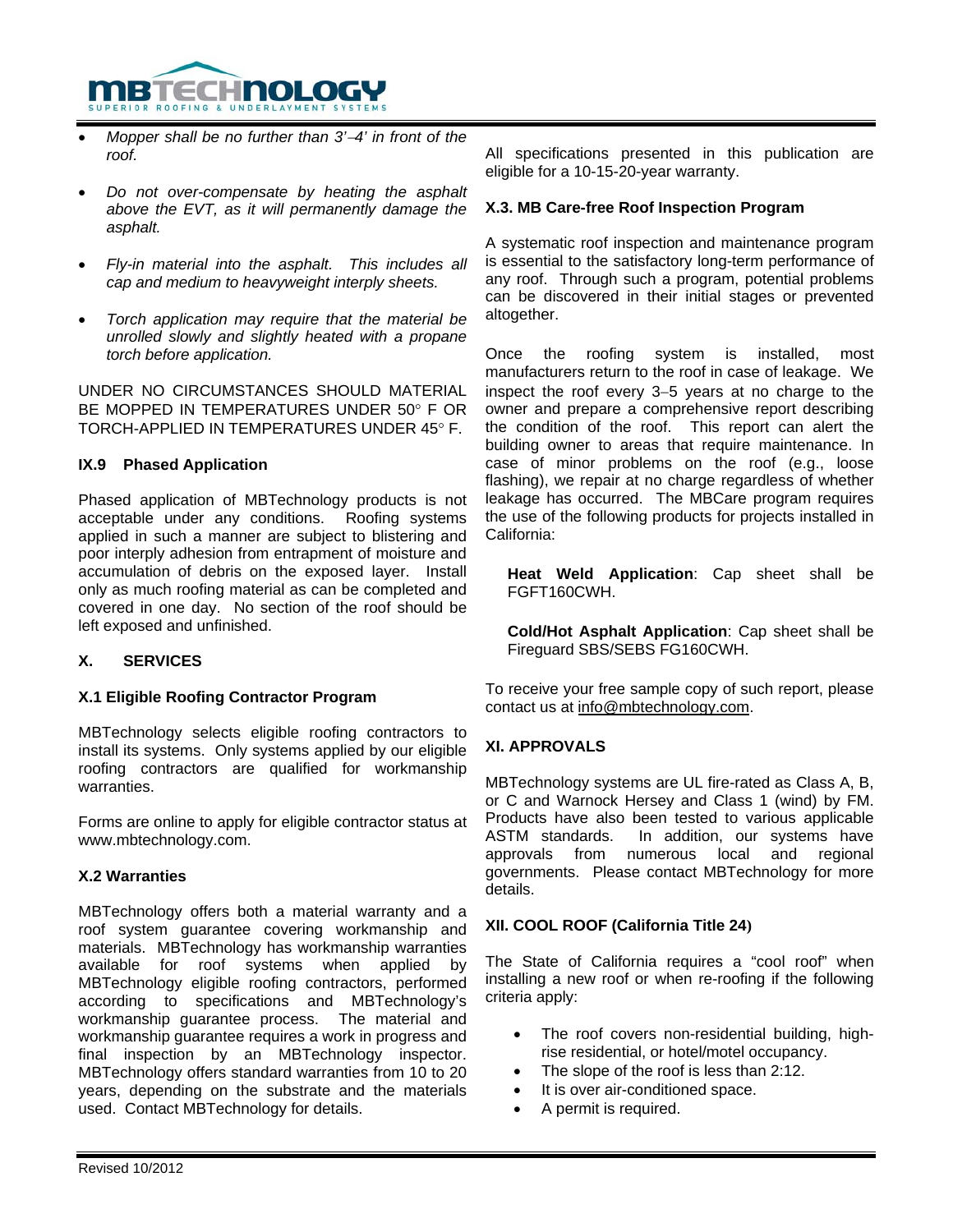

To qualify as a cool roof, the material must meet the following criteria:

- Minimum reflectivity of 70%
- Minimum thermal emittance of 0.75
- Products are labeled with CRRC label.

Granulated SBS-modified bitumen roofing systems can achieve this by the application of an elastomeric coating system. Our CSI-formatted specifications address the application of the coating. Additional information about "cool roofs" and Title 24 can be obtained at:

#### www.consumerenergycenter.org/coolroof

We have a unique coating that enables our systems to achieve the California Title 24 requirement for a "cool roof." This exclusive coating is a multipurpose, 100% acrylic elastomeric coating for use over SBS-modified bitumen membranes. The base coat is applied at a rate of 1.5 gallons/square foot followed by the topcoat at a rate of 1.5 gallons/square foot, for a total coverage of 3 gallons/square foot.

Metalflex SBS MF160WAL Cool White 24 is manufactured with a factory embossed white aluminum foil which meets the "cool roof" requirement.

#### **XIV. SPECIFICATIONS**

Specification templates presented in the following pages are to be used in connection with the requirements and criteria previously outlined.

The slope requirements referenced in the templates are performance-based and not associated with UL or any other independent testing agencies' slope restrictions on fire ratings. MBTechnology is continually reviewing and improving its fire ratings; please contact us for specific roof assembly fire ratings.

The general requirements, material requirements, and the application procedures within each template highlight areas that specifically apply to that section. Other sections of the manual are still valid and should be taken into consideration when reviewing each template.

## DECK TYPE-NUMBER OF PLIES-APPLICATION METHOD-CAP SHEET

Possible values for each portion are as follows:

## **DECK TYPE**:

- W Wood
- L Lightweight Concrete, Poured Gypsum
- I Insulated
- C Non-nailable

# **NUMBER OF PLES**

 $2 - 4$ 

## **METHOD OF APPLICATION**

- H Hot Asphalt
- C Cold Adhesive<br>T Torch Applicati
- **Torch Application**

## **CAP MEMBRANE**

Any of our granulated or foil-surfaced cap membranes.

*Example: I2T-FGFT160CWH in the Fastorch series refers to a 2-layer, heat-welded Fastorch specification*  The cap membrane is *Fireguard SBS FGFT160CWH. If the roof system requires additional surfacing, it will be reflected at the end of the specification numbering system. As an example, I2T-FGFT160CWH-white coating refers to a 2 ply, torch-applied system overran insulated deck coated with a white coating system.* 

#### **XV. LEED**

**LEED, or Leadership in Energy and Environmental Design, is an internationallyrecognized green building certification system.** Developed by the **U.S. Green Building Council** (USGBC) in March 2000, LEED provides building owners and operators with a framework for identifying and implementing practical and measurable green building design and construction, and operations and maintenance solutions.

**LEED promotes sustainable building and development practices through a suite of rating systems** that recognize projects that implement strategies for better environmental and health performance. The LEED rating systems are developed through an open, consensus-based process led by LEED committees, diverse groups of volunteers representing a cross-section of the building and construction industry. Key elements of the process include a balanced and transparent committee structure, technical advisory groups that